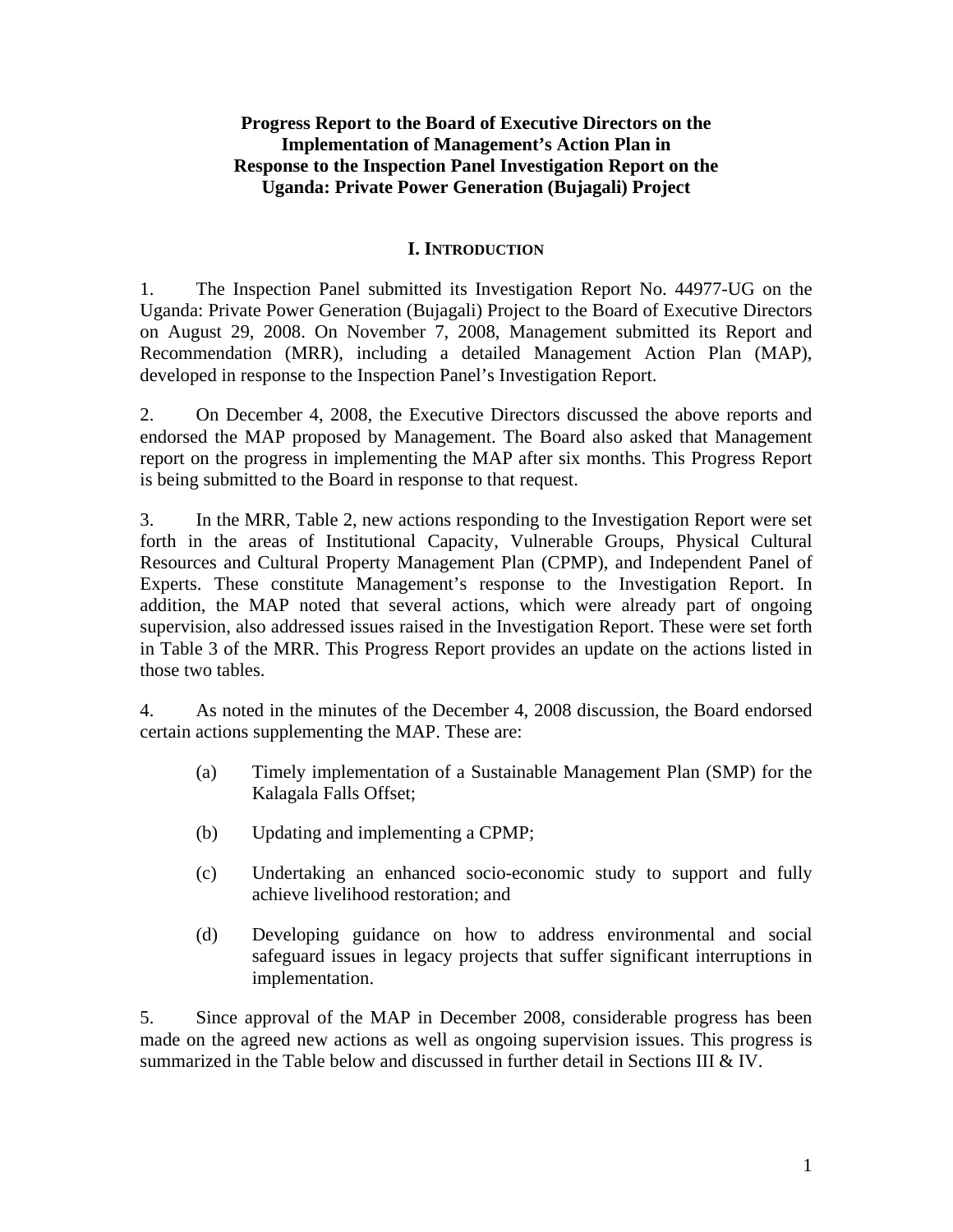| <b>Issues</b>                             | ACTIVILIES<br><b>Actions</b>                                                                | <b>Status</b>                                                                                |  |  |  |
|-------------------------------------------|---------------------------------------------------------------------------------------------|----------------------------------------------------------------------------------------------|--|--|--|
| <b>Management Action Plan<sup>2</sup></b> |                                                                                             |                                                                                              |  |  |  |
| <b>General</b>                            |                                                                                             |                                                                                              |  |  |  |
| Institutional                             | Management will follow up on:                                                               |                                                                                              |  |  |  |
| Capacity                                  | NEMA's commitment to establish a                                                            | Completed. The Committee was established                                                     |  |  |  |
|                                           | Project Monitoring Committee; and                                                           | in January 2009, commenced work in March                                                     |  |  |  |
|                                           |                                                                                             | 2009 and carried out multiple field visits,                                                  |  |  |  |
|                                           |                                                                                             | meetings and retreats. The National<br><b>Environmental Management Authority</b>             |  |  |  |
|                                           |                                                                                             | (NEMA) serves as Secretariat to the                                                          |  |  |  |
|                                           |                                                                                             | Committee, which is chaired by Prof. Mwakali                                                 |  |  |  |
|                                           |                                                                                             | from Makerere University. Reports from the                                                   |  |  |  |
|                                           |                                                                                             | Committee have been circulated to relevant                                                   |  |  |  |
|                                           |                                                                                             | Government of Uganda (GoU) agencies.                                                         |  |  |  |
|                                           | Strengthening of capacities of<br>٠                                                         | Completed. BEL hired 4 new staff in the ESU                                                  |  |  |  |
|                                           | Bujagali Electricity Limited's (BEL)                                                        | and increased its on-site training and                                                       |  |  |  |
| Guidance on                               | Environment and Social Unit (ESU).<br>Management will develop guidance on<br>$\blacksquare$ | monitoring of the CDAP.<br>Completed. An interim Guidance Note has                           |  |  |  |
| Environmental and                         | how to address environmental and                                                            | been made available to staff by OPCS and                                                     |  |  |  |
| Social Safeguards                         | social safeguards issues in legacy                                                          | LEG on the internal safeguards website.                                                      |  |  |  |
| Issues in Legacy                          | projects that suffer significant                                                            | Further adjustments may be made to the Note,                                                 |  |  |  |
| Projects                                  | interruptions in implementation.                                                            | based on comments/input from task team                                                       |  |  |  |
|                                           |                                                                                             | leaders, technical specialists, and other staff                                              |  |  |  |
|                                           |                                                                                             | based on experience gained from application<br>of the this guidance.                         |  |  |  |
|                                           | <b>Social Impact Assessment and Mitigation Measures</b>                                     |                                                                                              |  |  |  |
| Vulnerable Groups                         | Management will follow up on BEL's<br>٠                                                     | Completed. Updated survey of vulnerable                                                      |  |  |  |
| (OP4.12)                                  | programs, with timetable and targeted                                                       | groups completed in June 2008; verification of                                               |  |  |  |
|                                           | activities, to address needs of                                                             | vulnerable people within households carried                                                  |  |  |  |
|                                           | vulnerable groups.                                                                          | out in April-May 2009; special programs for                                                  |  |  |  |
|                                           |                                                                                             | vulnerable people initiated in January 2009.                                                 |  |  |  |
|                                           |                                                                                             | Physical assistance to vulnerable persons has<br>been provided during June-July 2009 and the |  |  |  |
|                                           |                                                                                             | exercise continues.                                                                          |  |  |  |
|                                           | <b>Cultural and Spiritual Values</b>                                                        |                                                                                              |  |  |  |
| <b>Physical Cultural</b>                  | Management will follow up on GoU<br>٠                                                       | Completed. A cultural resource management                                                    |  |  |  |
| Resources and                             | commitments to ensure that the                                                              | consultant hired by MEMD has started work                                                    |  |  |  |
| <b>Cultural Property</b>                  | required capacities and resources are                                                       | on CPMP update. The consultant will also                                                     |  |  |  |
| Management Plan                           | in place for the Government --                                                              | advise MEMD on longer-term programs for                                                      |  |  |  |
| (OP4.11)                                  | coordinated by the Ministry of Energy                                                       | addressing cultural and spiritual issues. This is                                            |  |  |  |
|                                           | and Mineral Development (MEMD),<br>and including Local Councils -- to                       | expected to include a broad-based consultation<br>to take place by end-2009 with high-level  |  |  |  |
|                                           | update and implement the CPMP,                                                              | GoU officials, spiritual and opinion leaders,                                                |  |  |  |
|                                           | which was part of the 2002                                                                  | and other stakeholders.                                                                      |  |  |  |
|                                           | <b>Resettlement and Community</b>                                                           |                                                                                              |  |  |  |
|                                           | Development Action Plan (RCDAP)                                                             |                                                                                              |  |  |  |
|                                           | by June 2009; and                                                                           |                                                                                              |  |  |  |
|                                           | BEL will incorporate into the update                                                        | In Progress. The cultural resource                                                           |  |  |  |

## **Table 1: Status of Implementation of the Management Action Plan and Ongoing Supervision Activities1**

<sup>&</sup>lt;sup>1</sup> Entries in italics account for the additional actions endorsed by the Board.<br><sup>2</sup> See Table 2, Page 39 of the Management Report and Recommendations, November 2008.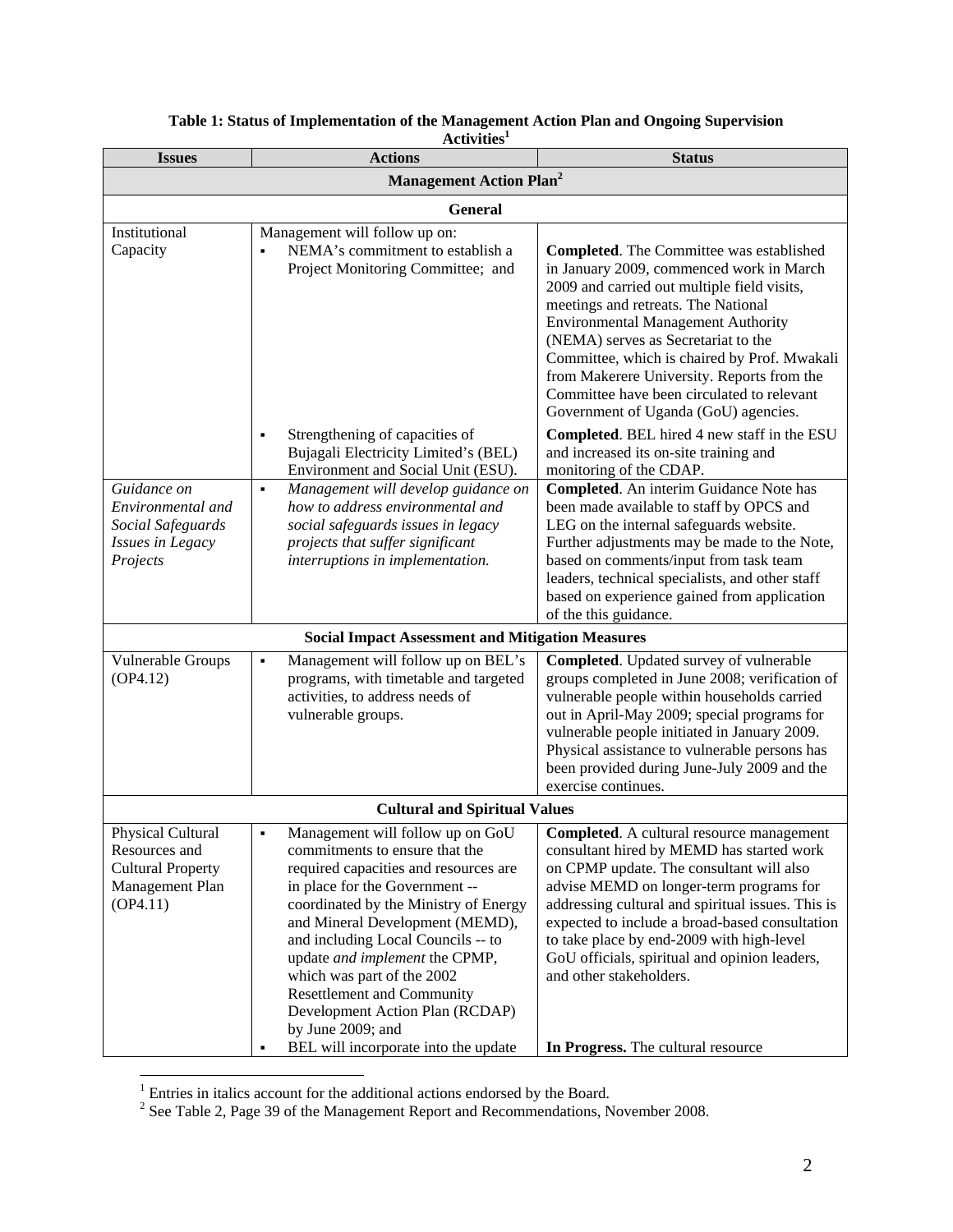| the EPC Contractor's Code of Practice<br>(which is covered in the 2007 CPMP)<br>developed by the Contractor) for<br>"chance finds" procedures.                                                                                                                                                                           | management consultant will coordinate with<br>BEL in producing a stand-alone and updated<br>CPMP to be completed by the end of 2009,<br>which will include the Contractor "chance<br>finds" procedures.                                                                                                                                                                                                                                                                                                                                                                                                                                                                                                                                                                                                                                                  |  |  |  |  |
|--------------------------------------------------------------------------------------------------------------------------------------------------------------------------------------------------------------------------------------------------------------------------------------------------------------------------|----------------------------------------------------------------------------------------------------------------------------------------------------------------------------------------------------------------------------------------------------------------------------------------------------------------------------------------------------------------------------------------------------------------------------------------------------------------------------------------------------------------------------------------------------------------------------------------------------------------------------------------------------------------------------------------------------------------------------------------------------------------------------------------------------------------------------------------------------------|--|--|--|--|
| <b>Environment Assessment and Mitigation Measures</b>                                                                                                                                                                                                                                                                    |                                                                                                                                                                                                                                                                                                                                                                                                                                                                                                                                                                                                                                                                                                                                                                                                                                                          |  |  |  |  |
| BEL will review the Environment and<br>٠<br>Social Independent Panel of Experts<br>(PoE) reports and disclose them by<br>end-2008.                                                                                                                                                                                       | Completed. BEL has disclosed on its website<br>all 4 of the reports the PoE has prepared.                                                                                                                                                                                                                                                                                                                                                                                                                                                                                                                                                                                                                                                                                                                                                                |  |  |  |  |
| <b>Ongoing Supervision Activities</b> <sup>3</sup>                                                                                                                                                                                                                                                                       |                                                                                                                                                                                                                                                                                                                                                                                                                                                                                                                                                                                                                                                                                                                                                                                                                                                          |  |  |  |  |
| <b>General</b>                                                                                                                                                                                                                                                                                                           |                                                                                                                                                                                                                                                                                                                                                                                                                                                                                                                                                                                                                                                                                                                                                                                                                                                          |  |  |  |  |
| Management will follow up on:<br>Coordination arrangements of the<br><b>MEMD Project Inter-Agency</b><br>Coordination Committee (PICC); and<br>The National Forest Authority (NFA)<br>implementation capacity for the SMP<br>for the Kalagala Offset and Mabira<br>Central Forest Reserve.                               | <b>Completed.</b> The GoU has established a<br>coordination and oversight structure led by a<br>high level Steering Committee that has been<br>functional since September 2008. The<br>structure includes a multi-stakeholder Bujagali<br>Monitoring Committee (see Annex 1).<br>To be Completed Under SMP. NFA capacity<br>and institutional strengthening will be included<br>in the SMP, to be completed by the end of<br>2009. To this effect, the draft 2009-2018<br>Forest Management Plan (FMP) for Mabira<br>CRF, prepared as input for Kalagala SMP,<br>prescribes increasing of Forest Supervisors<br>from 8 to 11, with corresponding increase of<br>patrolmen from 18 to 22, and establishment of<br>an additional intermediate Forest Station at<br>Bulanga. Additional staff and facility<br>expansion is planned for eco-tourism program. |  |  |  |  |
|                                                                                                                                                                                                                                                                                                                          |                                                                                                                                                                                                                                                                                                                                                                                                                                                                                                                                                                                                                                                                                                                                                                                                                                                          |  |  |  |  |
| Management will ensure that:<br>Findings from the socio-economic<br>survey (which will be completed by<br>March 2009) are integrated into the<br>CDAP by BEL in its design of sub-<br>project activities;<br>[Above findings are] reported in<br>$\blacksquare$<br>BEL's Quarterly Environment and<br>Social Monitoring; | Completed. Socio-economic survey of 1,535<br>respondents (project affected households plus<br>control group of non-affected households) in<br>the 9 affected villages completed in February<br>2009; survey results integrated into CDAP<br>design of sub-project activities.<br>Completed. Indicators of socio-economic<br>impacts measured and reported in the<br>Quarterly Environment and Social Monitoring<br>Report (QESMR) No. 6 using updated survey<br>data on household income and livelihood. On-<br>the-job training for new BEL staff on<br>monitoring and evaluating impacts continues.<br>A specific technical officer within BEL staff<br>has now been given an extra task of follow up<br>monitoring and evaluation of project activities<br>Completed. Socio-economic database set up                                                  |  |  |  |  |
|                                                                                                                                                                                                                                                                                                                          | <b>Social Impact Assessment and Mitigation Measures</b><br>BEL will undertake an enhanced<br>٠                                                                                                                                                                                                                                                                                                                                                                                                                                                                                                                                                                                                                                                                                                                                                           |  |  |  |  |

<sup>&</sup>lt;sup>3</sup> See Table 3, Page 40 of the Management Report and Recommendations, November 2008.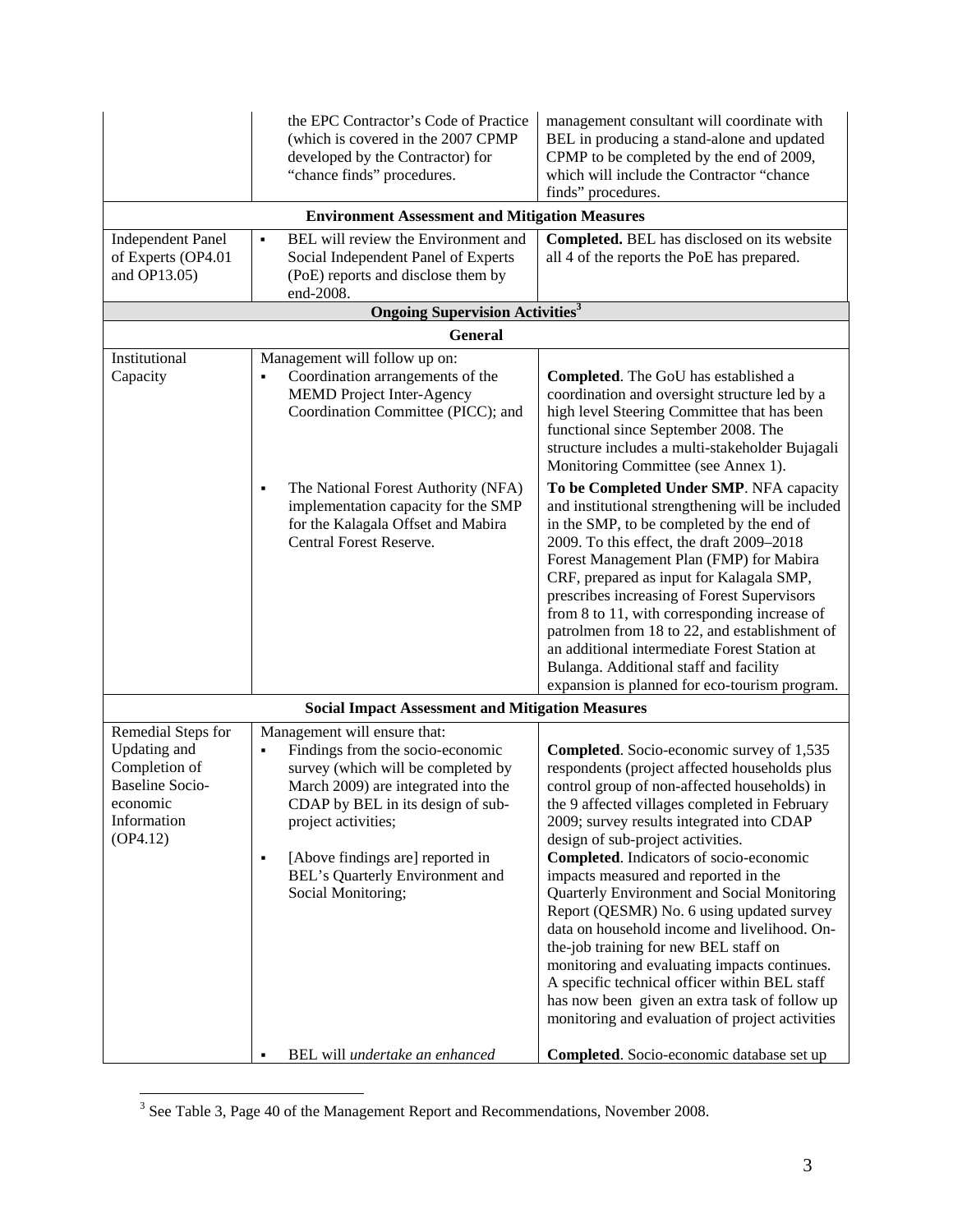|                                                                                                                                                                     | socio-economic survey to support and<br>fully achieve livelihood restoration. It<br>will enhance its database of household<br>survey data and capacity building for<br>monitoring and evaluating impacts of<br>livelihood restoration and community<br>development; Through technical<br>assistance (from MIGA), BEL will<br>improve the socio-economic database. | in an electronic file and measured quarterly<br>and reported in the QESMRs; MIGA technical<br>assistance was not required, since BEL already<br>allocated project funds for field mentoring and<br>on-site training.                                                                                                                                                                                                                                                                                                                                                                                                                                                                                                               |  |  |  |  |
|---------------------------------------------------------------------------------------------------------------------------------------------------------------------|-------------------------------------------------------------------------------------------------------------------------------------------------------------------------------------------------------------------------------------------------------------------------------------------------------------------------------------------------------------------|------------------------------------------------------------------------------------------------------------------------------------------------------------------------------------------------------------------------------------------------------------------------------------------------------------------------------------------------------------------------------------------------------------------------------------------------------------------------------------------------------------------------------------------------------------------------------------------------------------------------------------------------------------------------------------------------------------------------------------|--|--|--|--|
| Sharing of Project<br>Benefits (OP4.12)                                                                                                                             | Management will follow up with BEL<br>٠<br>on yearly updated needs assessments<br>that are used to adjust CDAP<br>activities, responding to priorities of<br>project affected people (PAP).                                                                                                                                                                       | Completed for 2009. Needs assessment<br>completed for 2009 as part of the socio-<br>economic survey; BEL will continue its<br>monthly field assessments through village<br>focus group meetings. Updates on project<br>benefits are shared with stakeholders at sub<br>county, district and national levels thorough<br>workshops and regular meetings.                                                                                                                                                                                                                                                                                                                                                                            |  |  |  |  |
|                                                                                                                                                                     | <b>Environment Assessment and Mitigation Measures</b>                                                                                                                                                                                                                                                                                                             |                                                                                                                                                                                                                                                                                                                                                                                                                                                                                                                                                                                                                                                                                                                                    |  |  |  |  |
| Environment<br>Management Plan<br>and Kalagala Offset<br>(OP4.01)                                                                                                   | Management will monitor progress of<br>٠<br>BEL's ongoing afforestation activities<br>(79 hectares completed; additional<br>125 hectares by end-2008; 196<br>hectares by end-2009) as part of the<br>EMP jointly implemented by BEL,<br>District Environmental Officer,<br>District Forest Officer, and LC1;                                                      | Initial Target Met. BEL's afforestation<br>scheme planted 444 hectares as of June 2009<br>compared to the target of 400 ha (176 ha were<br>afforested on the east bank and 268 ha on the<br>west bank). BEL plans to afforest additional<br>92 ha around Kalagala once it signs a<br>Memorandum of Understanding with the<br>developer of the Kalagala eco-tourism<br>concession (expected 2010).                                                                                                                                                                                                                                                                                                                                  |  |  |  |  |
|                                                                                                                                                                     | Management will follow up on<br>٠<br>completion by NFA of the SMP for<br>the Kalagala Offset, which includes<br>the Mabira Central Forest Reserve by<br>June 2009, including tourism<br>development program.                                                                                                                                                      | In Progress. IUCN (consultant to NFA)<br>organized extensive consultation process for<br>SMP preparation, including GoU, local<br>communities, tourism operators, cultural<br>leaders and NGOs). Five SMP background<br>papers, six consultation reports, and discussion<br>draft SMP report were delivered by mid June,<br>2009. Eco-tourism development has<br>commenced in Kalagala area as approved by<br>NFA and NEMA, and with support of the local<br>community. This is viewed as part of SMP<br>process and may be modified as SMP<br>finalization progresses. BEL is part of the<br>planning team for SMP and participates in all<br>consultative activities. The SMP is expected to<br>be completed by the end of 2009. |  |  |  |  |
| Cumulative Impacts:<br>Climate Change and<br><b>Hydrology Risks;</b><br>Potential Impacts on<br>Lake Victoria;<br>Alternative Project<br>Configurations<br>(OP4.01) | $\blacksquare$<br>Management will follow up on GoU's<br>commitment to disclose the Lake<br>Victoria hydrological (water releases)<br>information and make it available to<br>the EAC.                                                                                                                                                                             | Completed. GoU has been submitting the<br>monthly "water release" information since<br>December 2008 to the EAC.                                                                                                                                                                                                                                                                                                                                                                                                                                                                                                                                                                                                                   |  |  |  |  |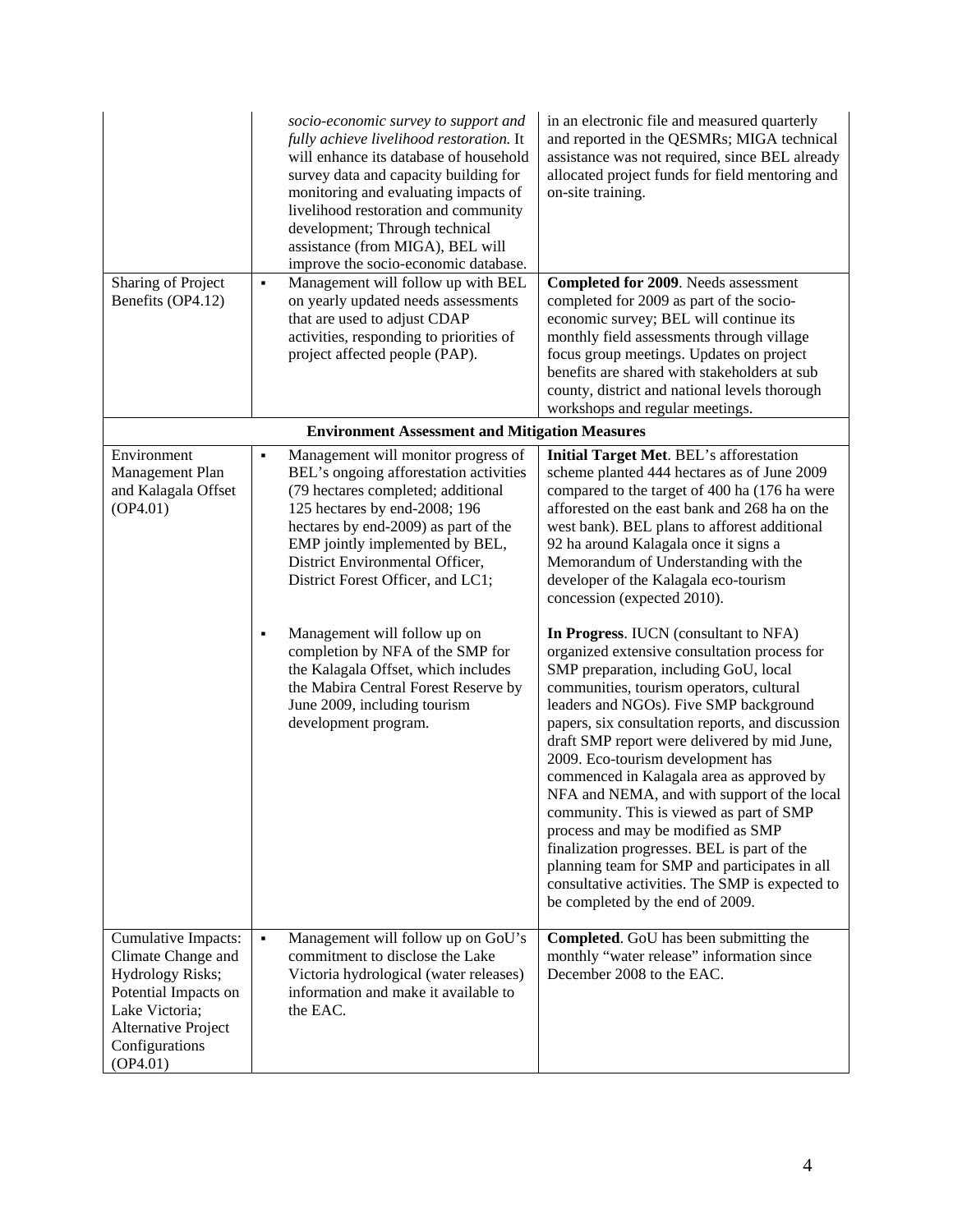# **II. PROJECT DESCRIPTION AND STATUS**

6. The Uganda: Private Power Generation (Bujagali) Project supports the development of the 250 MW run-of-river Bujagali hydropower station on the Nile River, eight kilometers downstream from the existing Nalubaale/Kiira power station. A transmission line, funded by the African Development Bank (AfDB) and Japan International Cooperation Agency (JICA) is also under construction to evacuate power to the main grid in Kampala. The most recent (May 2009) lender's engineering report finds that the quality of work on the dam is generally of high standard, but notes that construction has lagged behind the contractor's schedule, which could result in a three to four month delay in the previously planned June 2011 commissioning. Civil works are currently at about 34 percent (15 of the 44 months) of earthworks completed; basic design by Fichtner (Contractor's Engineer) completed; and Alstom (electromagnetic supplier) 88 percent completion for engineering and 48 percent for procurement. The discovery of schist and weathered rock in the tailrace area, which BEL is currently addressing, could potentially further slow construction progress and increase costs, and any such future delays may affect the final commissioning date. The other identified issue that may affect commissioning would be problems in completion of the transmission line (T-Line). However, the project is expected to fully achieve its development objective of providing least cost power to Uganda, which will eliminate power shortages, within a reasonable time period estimated for commissioning.

7. In particular, once completed, the project will allow Uganda to retire 100 MW of costly automotive diesel oil (ADO) thermal power stations that are required to bridge the gap until Bujagali commissioning. This will result in an immediate reduction in overall power generating costs.4 Uganda has already commissioned a permanent 50 MW thermal power station operating on heavy fuel oil (HFO), which is lower in cost than ADO. Depending on the outcome of several other HFO transactions, which could add as much as 155 MW more, Bujagali commissioning may allow the reduction, or even elimination, of the \$50 million in GoU budgetary subsidies currently provided to the sector. In constant dollar terms, the retail tariff already has reduced due to the impact of inflation (the tariff has not been adjusted since November 2006). In current dollar terms, an upward adjustment of the tariff will be needed in the coming years, with the magnitude of the increase dependent on the details of transactions such as the HFO power stations mentioned above as well as hydrology, which determines the amount of available hydropower generation.

8. A Power Sector Investment Plan (SIP), which will provide an investment roadmap including generation, transmission, and distribution, is currently under preparation with financing from the Bank-supported Power Sector Development Operation. The SIP is being developed by the Ministry of Energy and Mineral Development in the context of a Sector Wide Approach. The overall aim of the SIP is to increase access to least cost power in support of Uganda's economic growth and to improve the quality of life. The

1

<sup>&</sup>lt;sup>4</sup> There are two 50 MW ADO thermal power stations, one of which (Mutundwe) is partially financed by the Bank-supported Power Sector Development Operation.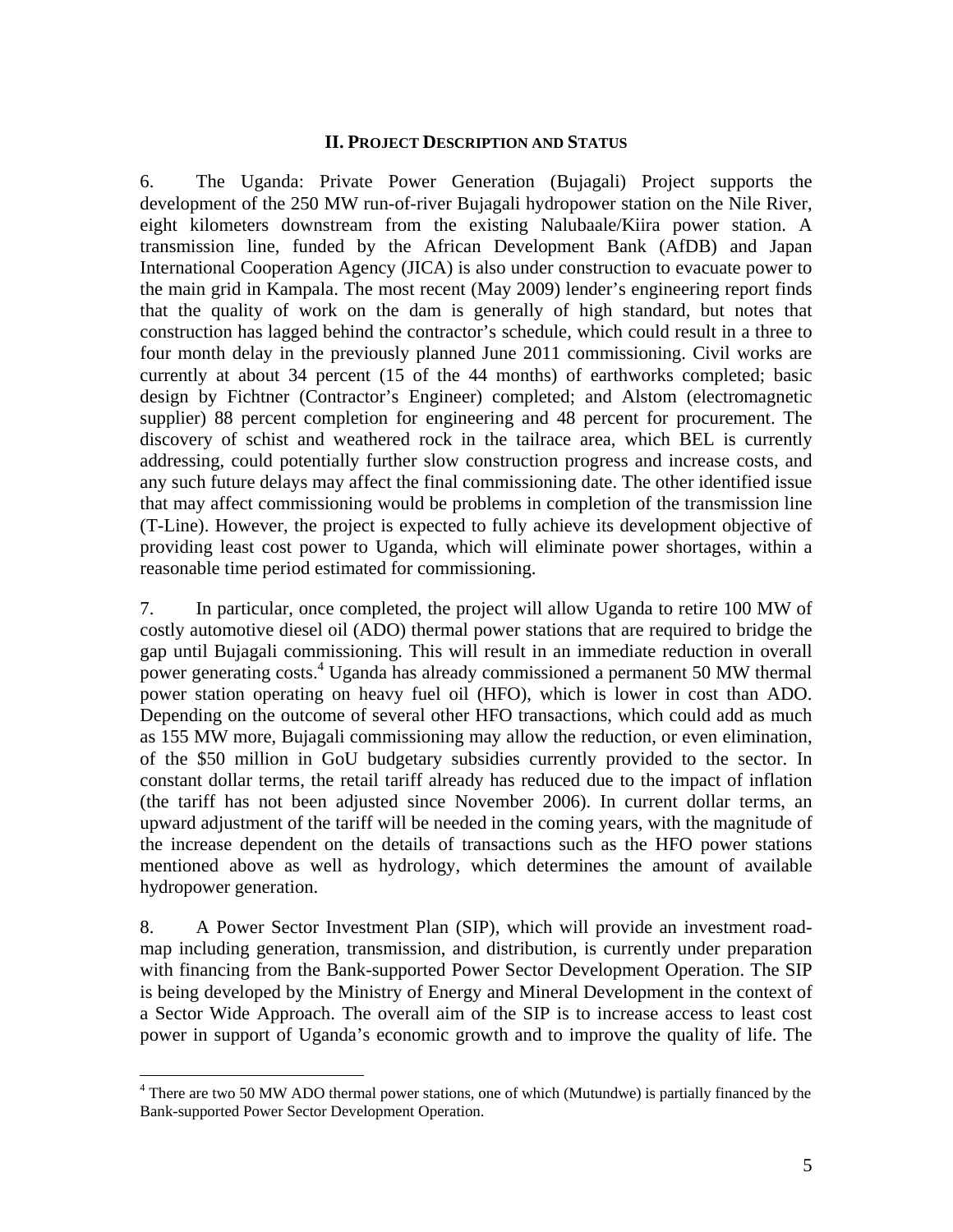Bank-supported Energy for Rural Transformation II Project also was approved in April 2009. This second phase of a three phase Adaptable Program Loan is focused on increasing access to electricity and information/communication technologies (ICT) in rural Uganda through investments in power and ICT network extension, mini-grids, and solar photovoltaics as well as renewable energy systems such as mini-hydro. These three projects – Power Sector Development, Bujagali, and Energy for Rural Transformation – represent a coordinated program of support for Uganda's power sector that will help to reduce sectoral stress prior to Bujagali commissioning, reduce sector revenue requirements (post Bujagali), and extend the benefits of electricity to the growing Ugandan population.

9. According to the Fifth Uganda Electricity Transmission Company Limited (UETCL) Monitoring Report on the Interconnection Project (March 30, 2009), T-Line construction of the 5-km Bujagali-Nalubaale section is 75 percent complete. The Kawanda-Bujagali section surveys and tower spotting are ongoing, but the status of implementation of the Resettlement Action Plan (T-Line RAP) and Environmental Management Plan (T-Line EMP) are just 59 percent complete. Although T-Line construction is not financed by the World Bank Group, support for compliance with safeguards policies has consistently been provided. The AfDB's Compliance Review and Mediation Unit (CRMU) undertook an investigation of the hydropower and T-Line projects in coordination with the World Bank's Inspection Panel. The preliminary management response, which addressed systemic issues, was delivered in June 2008. The AfDB Board subsequently discussed its management action plan (addressing both project-specific issues and policy issues) in May 2009 and the CRMU travelled to the project site in June 2009 to monitor implementation of the AfDB's action plan. The CRMU's monitoring report is expected by the end of 2009. The World Bank Group team continues to collaborate with AfDB in project supervision to ensure compliance with all applicable safeguard requirements of both institutions.

## **III. DETAILED PROGRESS DESCRIPTION OF MAP ACTIONS**

10. **Institutional Capacity. The process for setting up the project's institutional and coordination mechanisms, including the Project Monitoring Committee, is completed**. This process was undertaken in the context of the broader coordination and oversight structure that GoU has established for the Bujagali hydropower and transmission project (see Annex 1 for a schematic). Since Bujagali is an energy sector project, the MEMD has overall responsibility for ensuring that it is implemented as agreed with all stakeholders. This includes maintaining budget and schedule discipline, ensuring good engineering practice is followed; and implementing environmental and social management plans. A Hydropower Unit, established by MEMD, reporting to the Permanent Secretary MEMD, and housed in UEGCL, is charged with day-to-day oversight on behalf of GoU. A high level Steering Committee, chaired by the Permanent Secretary of MEMD, provides access to high level oversight and decision making, as required, based on feedback from the three Sub-Committees: (i) Environment and Social; (ii) Tourism and Forest Management; and (iii) Communications and Legal.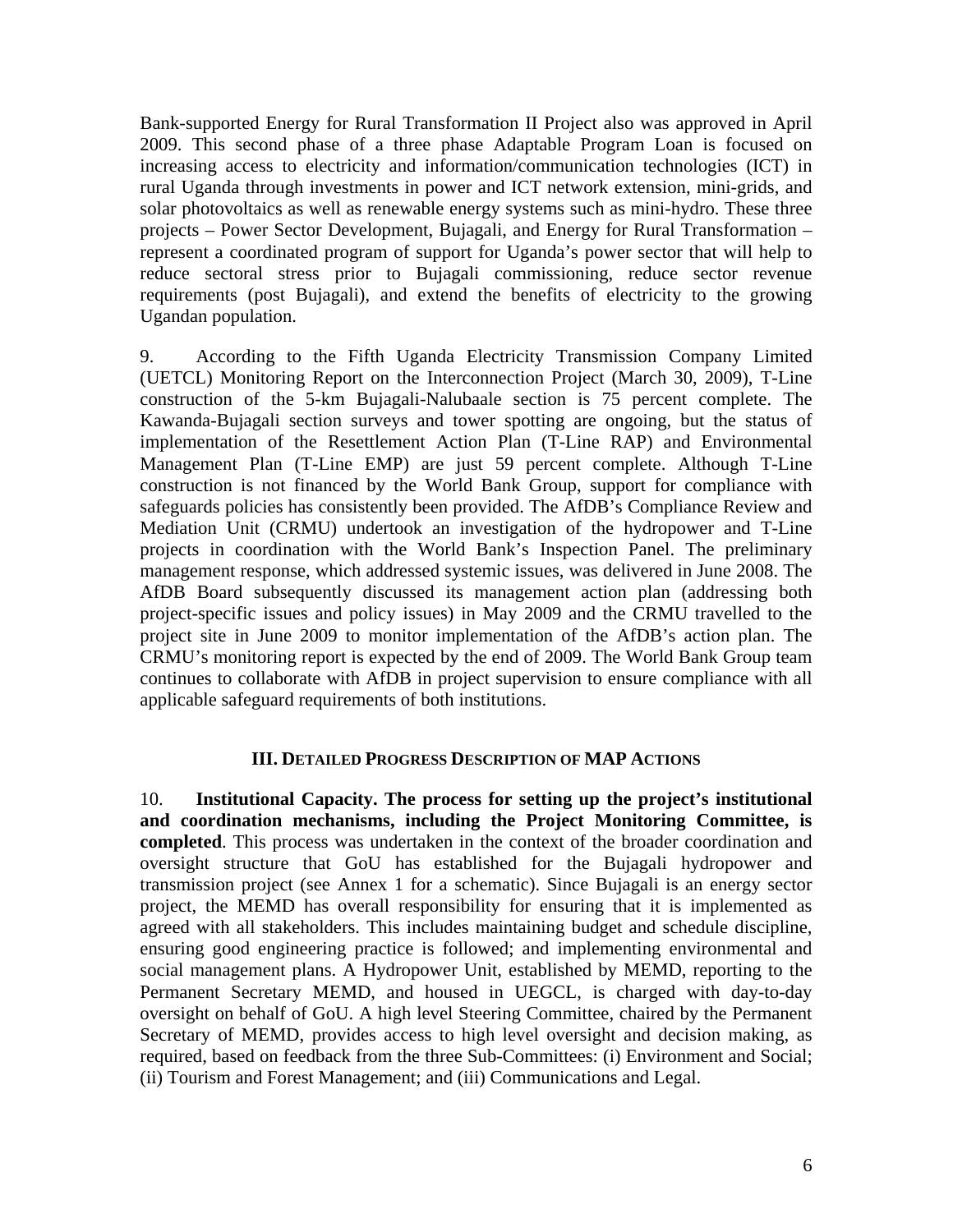11. **The National Environment Management Agency (NEMA) commitment to establish a project monitoring committee has been completed**, and forms part of the overall management and oversight structure described above. Specifically, the Environment and Social subcommittee has been convened as the Bujagali Monitoring Committee (BMC). The BMC's mandate includes both the Hydropower and Interconnection Projects. BMC is chaired by a highly respected engineer from Makerere University, with 20 members from a wide range of government agencies and nongovernmental organizations, including the Nile Basin Discourse Forum, which includes one of the Requesters, the National Association of Professional Environmentalists (NAPE). The BMC commenced work in March 2009 and has carried out multiple field verifications, meetings and retreats. The BMC also created thematic sub-committees in the areas of engineering, social, and environment. It was agreed during the site visit that periodic field inspections; review of quarterly monitoring reports; and, assessment of issues (and grievances) would be made by the BMC, with recommendations forwarded to NEMA for action. BMC reports have been prepared and circulated to relevant GoU agencies for comment.

12. **The action plan aimed at strengthening BEL's capacity for implementing the Environment and Social Management Plan (ESMP) is completed**. During the past five months, BEL has taken proactive steps to bolster the capacity of its ESU by hiring four new operational staff. Also, in collaboration with GoU agricultural and health extension agents, BEL established on-the-job capacity building of its staff and village leaders in the areas of agriculture, education, health, and youth skills training. BEL is currently implementing long-term capacity building programs for youth, women, and farmers' group leaders.

13. **Guidance on Legacy Projects.** The Quality Assurance and Compliance Unit in Operations Policy and Country Services and the ESSD and International Law Practice Group of the Legal Department have prepared an interim Guidance Note on environmental and social safeguards for legacy projects. This addresses issues in projects such as Bujagali that involve legacy safeguard issues from previous projects or activities. This interim Guidance Note was completed in June 2009 and posted on the Bank's internal safeguards website on July 8, 2009. Further adjustments may be made to the Note, based on comments/input from task team leaders, technical specialists, and other staff based on experience gained from application of the this guidance.

14. **Vulnerable Groups**. Revision of the programs to address the needs of vulnerable groups has been **completed**. BEL did satisfactory work in 2006-2007 in identifying vulnerable people residing in the nine affected villages. As noted in BEL's QESMR No. 5 (January 2009), this inventory was expanded to include host communities, and the information on vulnerable groups was broken down by age, gender, livelihood or source of income, and other socio-economic data. Collection of updated information was completed in April 2009. On the basis of this updated information, BEL improved the CDAP sub-programs for targeted assistance to vulnerable households. These included programs targeting women's groups, youth, and life skills training for disabled populations.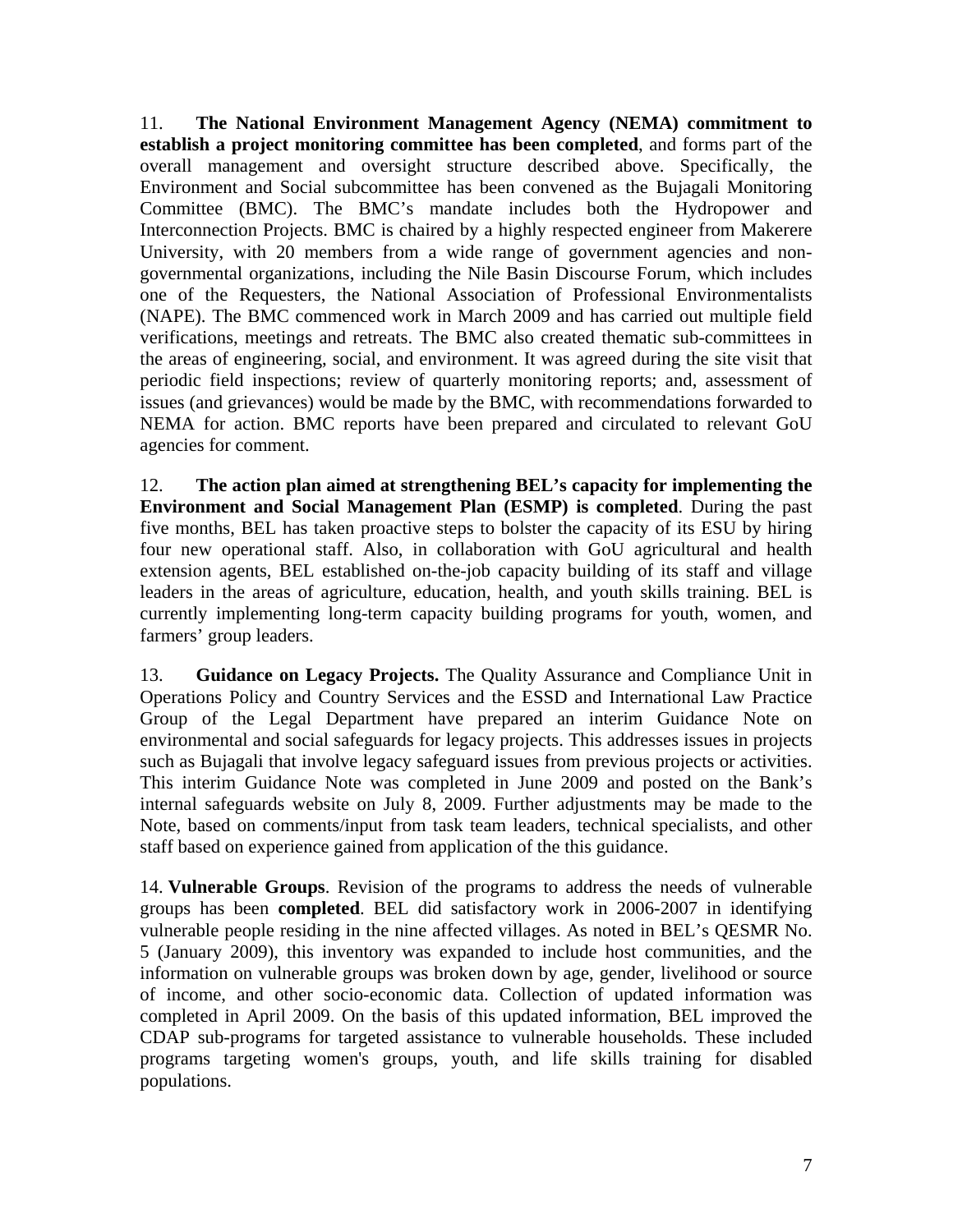15. There were about 312 households with one or more members belonging to vulnerable groups in the nine affected villages. As of June 2008, the survey of "vulnerables" showed the following breakdown by household: 49 with disabled persons; 77 with elderly persons; 41 with HIV/AIDs infected people; 118 headed by women or elderly persons; 13 headed by children/youth; and 14 with seriously ill household members. A re-verification exercise carried out in May 2009 showed a slightly different breakdown: 12 with disabled persons; 167 with elderly persons; 14 destitutes; 4 with full blown-AIDs infected people (those with HIV/AIDS but on assistance through TASO and other agencies were excluded); 52 headed by women and 2 headed by children/youth (the youths being assistance through NVI skills training were excluded). Based on the 2009 re-verification exercise, special programs to address vulnerables were started. For example, among women's groups, the measures of outputs and impacts have been impressive. More than 51 percent of all farmers' groups in the nine affected villages were composed of women. Of the ten village water maintenance committees formed, seven of them were headed by women. More than 60 percent of participants in the Sanitation and Hygiene Campaign were women and young girls. Specifically for youth members, BEL contracted the Nile Vocational Institute, to offer one-year Basic Skills Training (BST) courses, certificate and diploma courses to 140 youths starting in 2009. As a result of the training, the youths who are participating in the courses have been gainfully employed. Lastly, the next phase of life skills and vocational training will focus on communities including villagers with disabilities, and programs administered through the existing Community Based Training (CBT) teams.

16. **Cultural Property Management Plan (CPMP)**. An update of the CPMP, which was part of the RCDAP in 2002, is **in progress** and should be completed by the end of 2009. MEMD, with the concurrence of the BMC, hired a full-time cultural and spiritual values specialist.<sup>5</sup> The specialist submitted a Work Plan to MEMD that included an update of the CPMP, which will be released as a stand-alone document/plan incorporating the Code of Practice for "chance finds" procedures that was developed by the Contractor in 2007. Several local consultations are planned, including a multistakeholder forum with key Buganda and Busoga spiritual leaders, and consultations on cultural issues with the Requesters. The specialist will also coordinate with BEL the construction and set up of two cultural resource centers on each side of the river, and the sacred site in the Kalagala Offset area.

17. **Disclosure and Panel of Experts Reports**. To date, the PoE has produced four reports. All four these have been disclosed on BEL's website [http://www.bujagalienergy.com/poer.htm].

# **IV. DETAILED PROGRESS OF ONGOING SUPERVISION ACTIONS**

18. **Project Inter-agency Coordination Committee (PICC)**. The GoU has **completed** the establishment of a functional coordination and oversight mechanism,

1

<sup>&</sup>lt;sup>5</sup> The specialist (consultant) was involved in delineating Uganda's world heritage sites and has experience in addressing cultural property and culture/spiritual issues.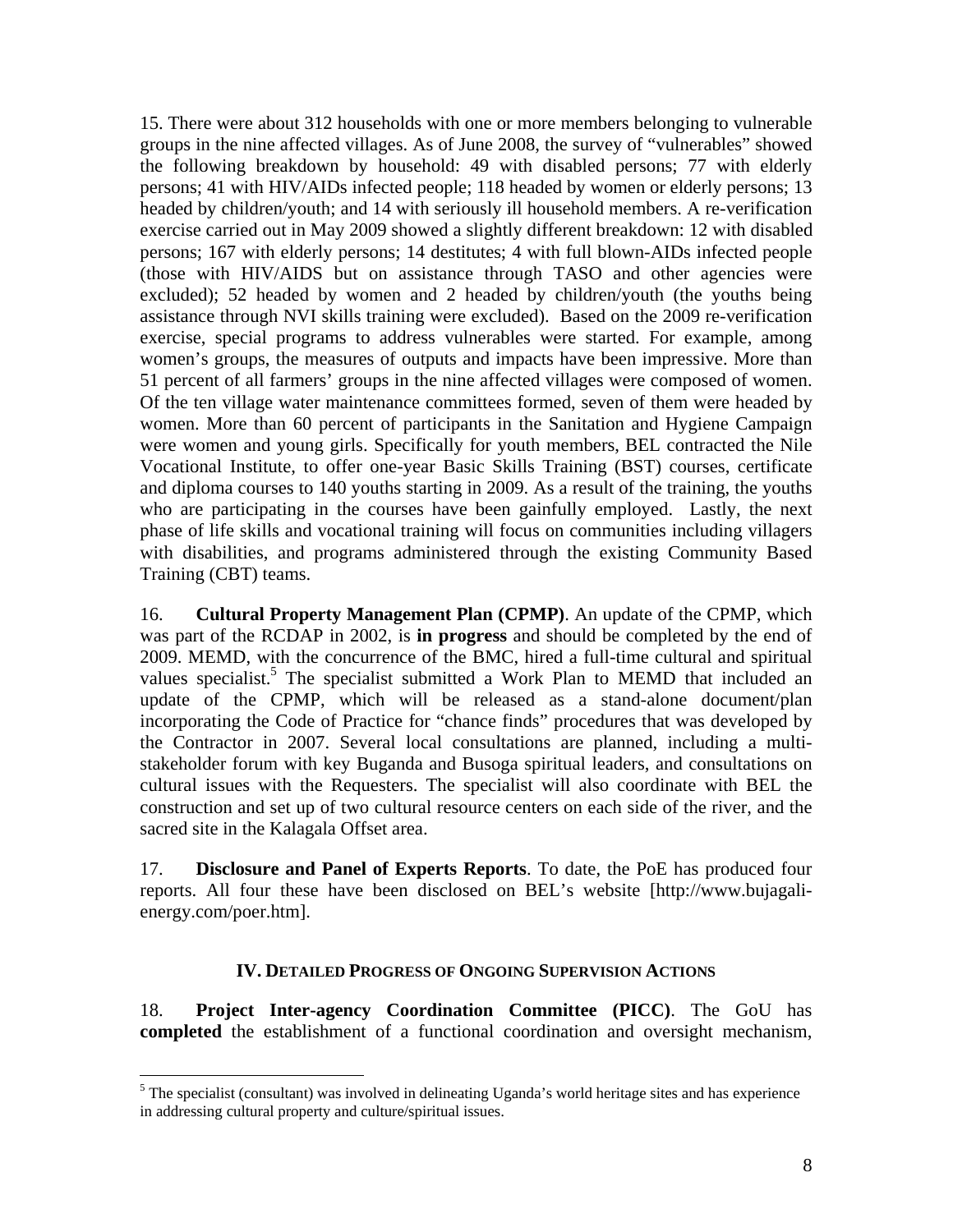described in paragraphs 10-11 above and in Annex 1. High level inter-agency coordination is undertaken at the Steering Committee level, which has been in place since September 2008. Day-to-day operations and coordination are handled through subcommittees that are organized around the programmatic areas of environment and social; tourism and forest management; and communications and legal. Coordination is enhanced, for example, through organized planning workshops, such as the Environment Monitoring Indicators Workshop, held in Jinja in May 2009. This inter-agency five-day planning workshop also involved the BMC members (including the Nile Basin Discourse Forum).

19. **National Forest Authority Capacity to Implement Sustainable Management Plan (SMP).** The NFA has contracted with the International Union for Conservation of Nature (IUCN) for preparation of the SMP. IUCN has assembled a qualified international team for this assignment, and is undertaking it on a collaborative and consultative basis. As an input to the Kalagala Offset SMP development, NFA produced a draft 2008–2018 Forest Management Plan (FMP) for Mabira Central Forest Reserve (MCFR). The FMP outlines both staffing and infrastructure capacity expansion planned for MCFR. The Task Team's Kampala-based environmental expert is closely supervising all aspects of SMP development, including the aspect of NFA capacity. The SMP process led to preparation of five background papers, six consultation reports, and a discussion draft SMP report that was reviewed at a multi-stakeholder national workshop held on June 19, 2009 and presented to the top MEMD management on July 9, 2009. However, finalization and formal approval of the SMP will require a final round of public consultations on the prefinal draft. These are expected to be complete in late 2009. Start up of full SMP implementation would proceed thereafter and is expected to be completed by the end of 2009.<sup>6</sup> Management is following up closely on SMP preparation and will seek to ensure that capacity strengthening measures identified in the SMP are adequately addressed through GoU budget, donor support, or other appropriate means.

20. The SMP process has reconfirmed that optimizing the management and utilization of the Kalagala Offset is a complex, multifaceted issue involving unclear jurisdictional lines, legacy claims, spiritual/cultural aspects, commercial aspirations, and competing interests in the private sector, public sector, and civil society. The SMP is expected to clearly frame these issues and describe a process for addressing them. However, full resolution of these issues is not realistic within the SMP preparation timeframe. Ecotourism development by the Adrift Adventure Company is becoming a focal point of this discussion and is outlined below.

21. One of the firms affected by the Bujagali project, Adrift Adventure Company, was competitively awarded by NFA a concession for eco-tourism development in the Kalagala area in 2004. The development includes an eco-lodge and guest facilities on Kalagala (Muyanja) Island, reforestation with indigenous trees along the river bank and on mid river islands, and a footbridge from the west bank to Kalagala Island. Adrift's development plan closely follows the GoU's July 2001 Tourism Development Concept

 $\overline{a}$ 

<sup>&</sup>lt;sup>6</sup> For this reason, a new Forest Management Plan covering both Mabira and Kalagala has been adopted which will be superseded by the SMP once it is adopted.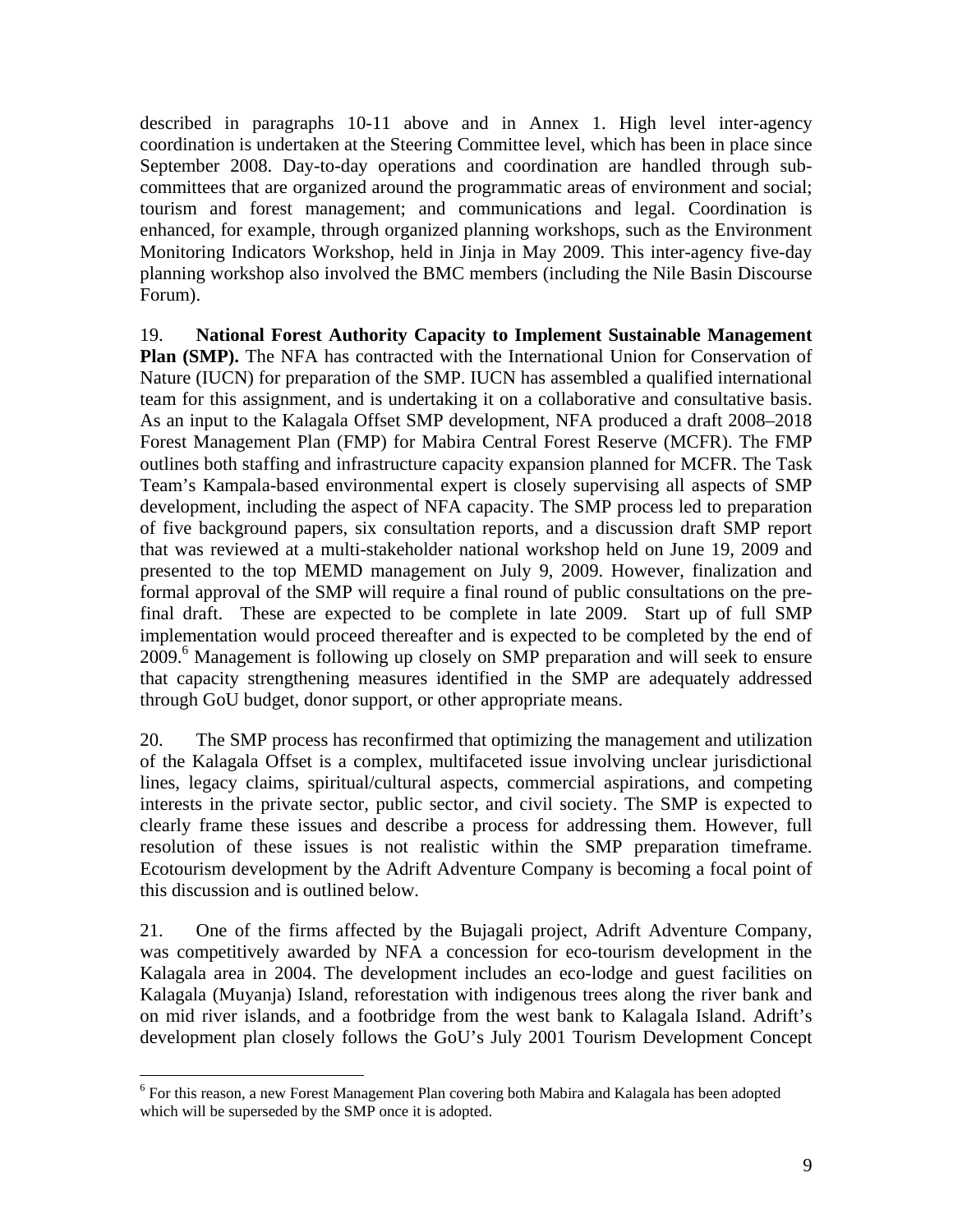for the Kalagala Itanda Offset. The eco-tourism development is considered to be a part of the Kalagala SMP, which explicitly contemplates such eco-tourism investments. Since 2004, Adrift has sought to navigate overlapping jurisdictional claims, e.g., those involving national level Government agencies (NFA and NEMA) cultural users of Kalagala site (local community and other users,) and district governments (Jinja and Kayonga). Adrift has consulted with local community, NGOs, and spiritual groups on its plans, and obtained two Memoranda of Understanding (MoU) endorsing its development. The MoUs are: (i) between Adrift and the local community represented by the local development foundation KAKODEF; and (ii) between the local community and the Buganda Kingdom caretaker of the Buganda cultural assets at Kalagala. Construction of the eco-lodge commenced in late 2008.

22. Adrift also commenced construction of a tented camp facility on the west bank overlooking Kalagala Falls. This latter construction has been halted by NEMA, on the grounds that the NEMA certificate issued to Adrift for eco-lodge construction did not include approval for development in the west bank area, and a separate project brief (environmental assessment) was required. Adrift has since submitted the required project brief and requested a NEMA certificate for west bank development. The Bank requested NEMA to withhold its decision until the Bank team undertakes a thorough technical review of the project brief and provides input to the NEMA approval process. Management submitted comments to Government on July 21, 2009. While noting that eco-tourism development is contemplated under the Indemnity Agreement, Management has initial concerns on balancing the proposed tented camp development with the fencing off of the area that has public access to the viewpoints and cultural and spiritual assets at Kalagala. In a related development, a local NGO, the Cultural Heritage Exchange Center (CHEC) sent letters to the Bank in May 2008 and May 2009 requesting assistance in their pursuit of a prior claim on the west bank site. CHEC alleges that the NFA tendering process was flawed in that it did not acknowledge this prior claim, and also alleges irregularities in the process (see Annex 2 for CHEC's summary letter and the response from Bank Management as well as the subsequent reaction from NFA). The Bank responded by noting that the Ugandan legal system should provide an adequate means of pursuing these claims. The Bank also urged CHEC to participate fully in the consultative SMP process.

23. **Socio-Economic Survey**. The socio-economic survey and update of information collected in 2002 wa**s completed** in February 2009. Survey data and analysis were placed in an electronic database and coded by enumerator identification number so that changes in socio-economic status could be tracked over time through a follow-up survey. This survey, planned for 2010, will measure key indicators of social and economic conditions. The completed survey results and feedback from quarterly needs assessments have been incorporated into the design of activities under the Community Development Action Plan (CDAP). During the socio-economic survey it was found that some of the PAPs are difficult to integrate in the BEL activities. This is especially true for the sixty one people who have moved away from the project area to as far away as Pallisa and Kampala.

24. BEL **completed** its reporting of survey findings in the QESMR No 6. The total number of survey respondents was 1,535, or 85 percent, of project affected households,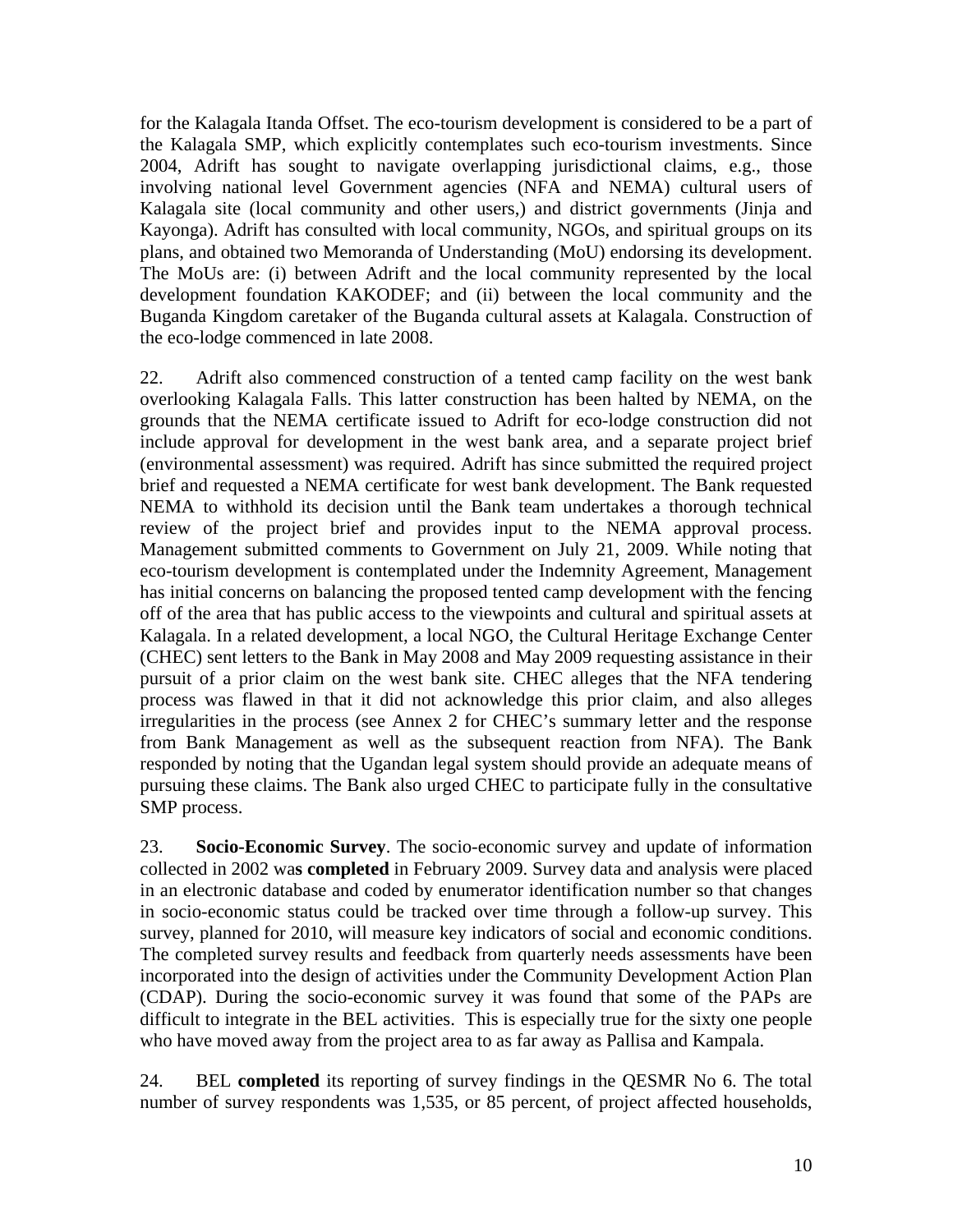along with a control group of non-affected households. The survey found 68 percent of affected villagers relied on agriculture and fisheries for their primary income sources. Among farming households, three-fourths owned their land as a result of land titling assistance provided by the project. About 35 percent of farmers and 31 percent of fishermen formed farming and fishing livelihood groups (e.g., farm collectives; fishing cooperatives).<sup>7</sup> Less than 5 percent of surveyed households had access to electricity and clean water. BEL plans to provide grid-connected electricity and village water supply through sub-projects funded with assistance from the Agence Française de Développement (AFD). Negotiations were finalized on 13 July 2009for the consultant to design and prepare tender documents for the water supply to project affected villages. The draft contract is under preparation. The Request for Proposal (RFP) will be finalized by end of July 2009 for the consultant to prepare the rural electrification feasibility study.

25. **Livelihood Restoration**. Among other measures, the survey results provide a baseline comparison for measuring the impacts of livelihood programs on PAP incomes. Preliminary results from the recently **completed** socio-economic survey indicate that for a subset of 31 percent of the original PAPs that were surveyed, there was a 17 percent increase in income of households between 2002-2003 and 2008-2009. This information was available for only a third of the PAPs due to difficulties in locating the original PAPs, some of whom have moved out of the area; others had died or were in prison, so data collection for the entire original PAP population was not possible or could not be verified. On average, the survey showed an increase in the number of income sources (aside from agriculture and fishing), including rental property (some PAPs leased or subleased their houses), employment and wages, and remittances. Close to 70 percent of PAPs who were recently surveyed indicated that more than 60 percent of their income still came from agriculture or fishing, and about 20 percent were from non-agricultural sources (rentals, remittances) or wages. Thus, BEL will continue its agricultural and fishing support programs and expand the CDAP to cover more farming and fishing households.

26. **Needs Assessment**. The update of the 2006 needs assessment was **completed** in February 2009*.* The update was preceded by collection of secondary data at the district level. Between 2000 and 2008, local census information showed that annual population growth rate in the affected villages was higher than the national average at 2.7 percent. Literacy rates were lower, and measures of health status (infant mortality rate; maternal health; and HIV/AIDs and malaria incidence rates) continued to be higher than the national average. In light of these trends, BEL hired community facilitators who ensured that issues surrounding access to basic social services were discussed. The needs assessment indicated that the priorities for CDAP programming were in clean water, health and sanitation, and electricity. BEL responded, for example, to the needs assessment conducted in the Naminya Resettlement Village by constructing a nursery school (managed by Naminya residents with support from District Education Office) and

 $\overline{a}$ 

 $<sup>7</sup>$  The farmers groups are composed of 10 to 30 farmers who receive extension and input support from the</sup> project on a group basis, similar to the Food and Agriculture Organization (FAO) "farmer field schools" approach. Fishing cooperatives receive fish nets and other gear and are set up in project-assisted landing sites.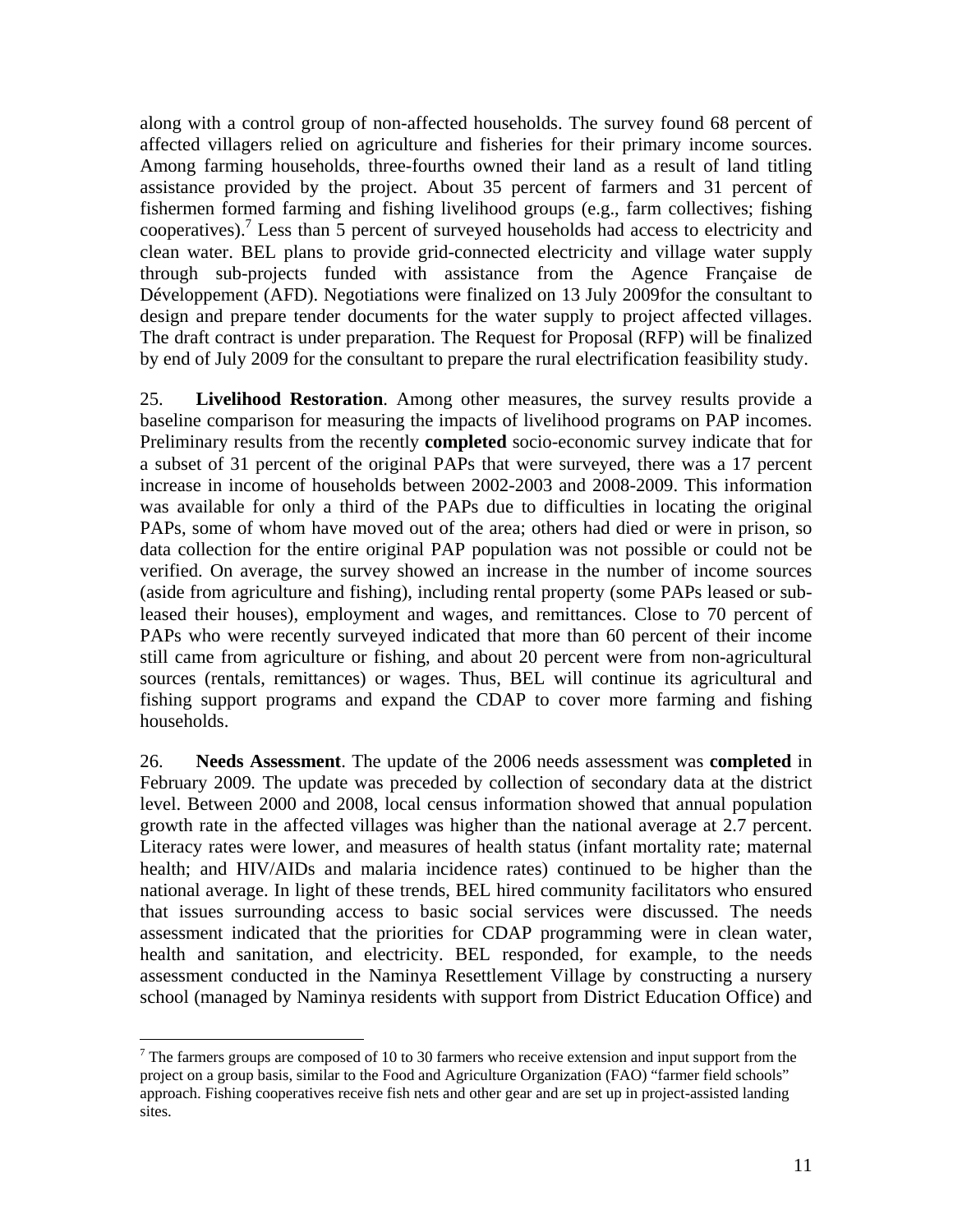a health center (which included agreement with the District Health Office for a health care provider). BEL also organized a local competition for demonstration of village clean-up and sanitation, which received highly satisfactory feedback from district health officials.

27. **Reforestation and Afforestation**. BEL commenced reforestation activities in November 2008, including the establishment of two tree nurseries in each of the nine affected villages. Seedlings for the afforestation program are purchased from these nurseries. As of February 2009, BEL had planted more than 227,000 tree seedlings on 244 hectares (river bank planting is a seasonal activity from September through November), with 165 ha planted in 2008. As of June 2009, 444 ha were planted, with 176 ha on the east and 268 ha on the west bank. This exceeds BEL's commitment to afforest a total of 400 hectares. BEL plans to plant trees on an additional 92 ha at the Kalagala Offset once SMP is finalized. The ownership of the afforestation program by the local communities is strong, and they have an opportunity to earn income from the sale of tree seedlings, poles and timber. The March 2009 Joint Lenders' Supervision mission made three recommendations to enhance the afforestation program: (i) increasing the afforestation upstream of the dam to limit siltation in the future reservoir; (ii) implementing experiments of direct mulch cropping to demonstrate the utility of this technique for erosion control; and (iii) strengthening efforts to enhance the linkage of afforestation and eco-tourism programs to maximize benefits to local communities. AFD also agrees with BEL's proposal to fund additional afforestation on the banks of the Nile River at the Kalagala Offset. Tourism operators (e.g., Adrift) also plan to continue their programs of planting indigenous trees as part of their tourism investments approved by NEMA. BEL has already identified and mapped out 35 ha upstream of the dam (in Kyabirwa village) where soil erosion control measures are to be implemented as a demonstration to the residents and also as a means to minimize siltation of the future reservoir.

28. **Completion of SMP for Kalagala Offset and Mabira Central Forest Reserve (MCFR)**. The NFA is proceeding with preparation of the SMP, including tourism development, with the assistance of IUCN (see paragraphs 19-21 above). BEL signed a MoU with Nile River Explorers Limited in February 2009. A similar MoU with Adrift has been drafted but not yet signed. Protracted negotiations between BEL and Adrift are have not yet concluded (last meeting was on 30 June 2009). More talks are to be held to reach understanding on the items for joint cooperation.

29. Consultations were initiated in February 2009 to establish two cultural centers (one on the west bank with Kingdom of Buganda; and another on the east bank with Kingdom of Busoga). The establishment and operation of the cultural centers will be elaborated in the Kalagala Offset SMP.

30. Specific investment plans for tourism development beyond the Adrift plans discussed in paragraphs 21-22 will be covered in the SMP. The concept of eco-tourism development based on Kalagala and Mabira natural and cultural assets has strong and broad support of stakeholders participating in SMP development.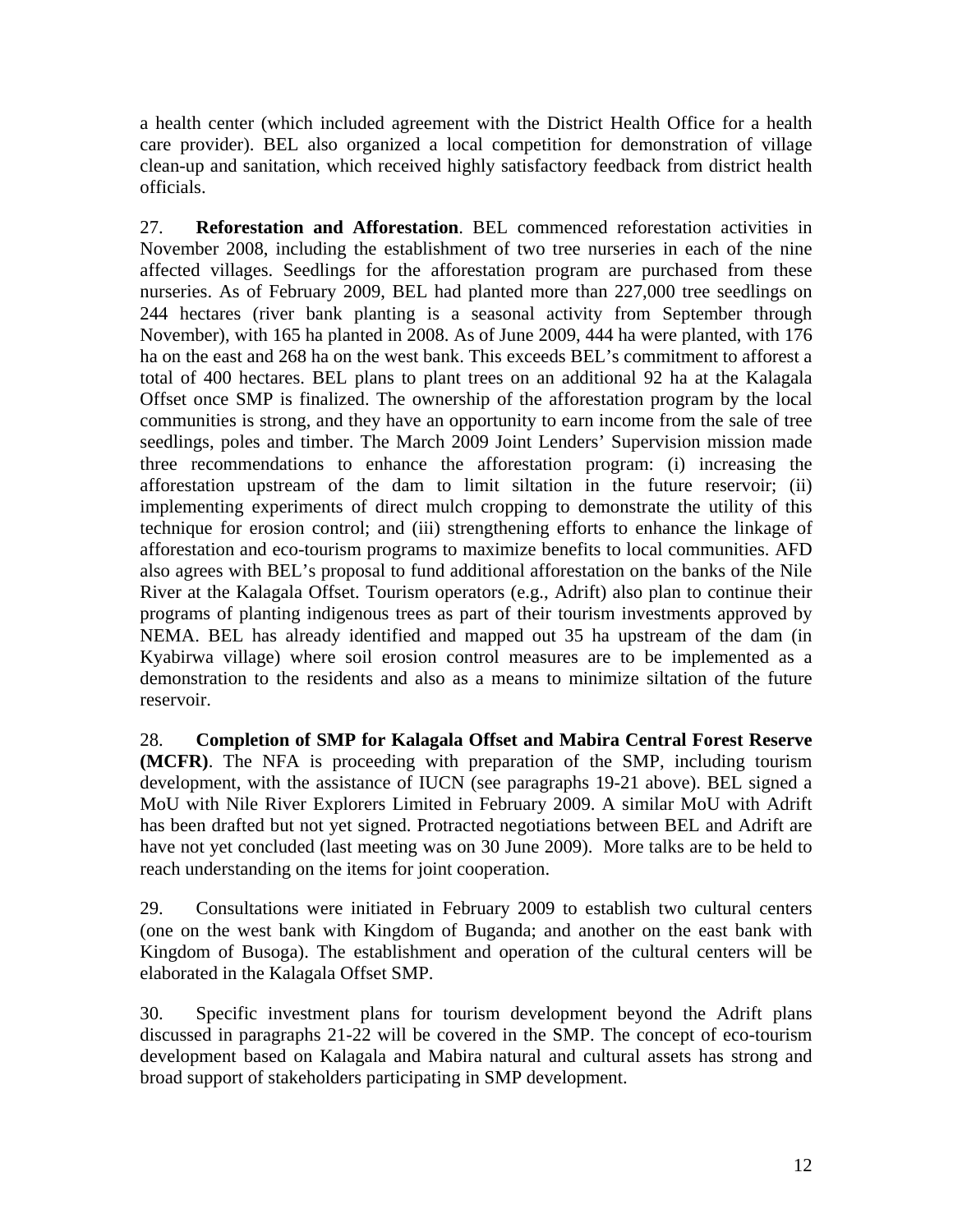31. **Disclosure of Lake Victoria Water Releases**. The GoU **is complying with** its agreement with the Bank on disclosure of abstraction data from Lake Victoria. The Ministry of Water and Environment has adopted a monthly reporting protocol to disclose water releases data to the East Africa Commission (EAC). Management confirms that this disclosure has been undertaken monthly since December 2008. Releases remain above the Agreed Curve, but are much closer than in the recent past.

32. In addition, on March 3, 2009, the Bank's Board approved the Lake Victoria Environmental Management (LVEMP II) project. LVEMP II includes covenants requiring development and adoption by Kenya, Tanzania, and Uganda of a Water Resources Management Plan (WRMP) for Lake Victoria. The project also includes capacity building for managing the GIS-based M&E system, and sharing of knowledge and ecosystem monitoring data, including releases and major abstractions from the Lake Victoria Basin water system.

33. **Project Supervision**. World Bank Group supervision of the Bujagali project has been closely coordinated with the other project lenders, and is strengthened by Kampalabased World Bank team members, including a Power Engineer, Senior Environmental Specialist, and a Social Specialist. The locally based team has recently been strengthened further, as described in Section V below. Joint Lenders' Supervision Missions have been organized every March and October. The World Bank team has participated in all three of these missions to date, while most other lenders have adopted an annual supervision strategy. In addition, World Bank Group team members are in weekly contact with project stakeholders to monitor progress, provide advice, and discuss issues/options. Lenders also receive periodic email reports and announcements from the intercreditor bank when issues arise. The World Bank Group team provides updates to Management as required. On the Ugandan side, the Government has established a coordination and oversight approach led by a high level Steering Committee with a subcommittee structure focusing on key thematic areas (see paragraphs 10-11 above). In the broader World Bank context, the emerging experience with Bujagali has been incorporated into training events (for example, as a case study in a one-week course on Power Sector Fundamentals for the non-specialist, and as a field visit for the one-week safeguards and cultural resources training for the Nile Basin Initiative countries.). Bujagali is also featured in Bank documents, such as an Africa Energy Briefing Note that was disseminated at the World Bank Annual Meetings in October 2008 and the July 2009 G-8 meeting.

# **V. NEXT STEPS**

34. Once commissioned, the Bujagali project will provide longer-term and lower cost power supply, mitigating the present crisis, and will be followed by new investments to ensure generation capacity remains ahead of demand. In addition to the short-term solution of expensive thermal generation through rapidly installed small capacity plants, the Government is pursuing more economical permanent thermal capacity to complement its hydropower facilities, as well as off-grid and grid-connected rural electrification schemes.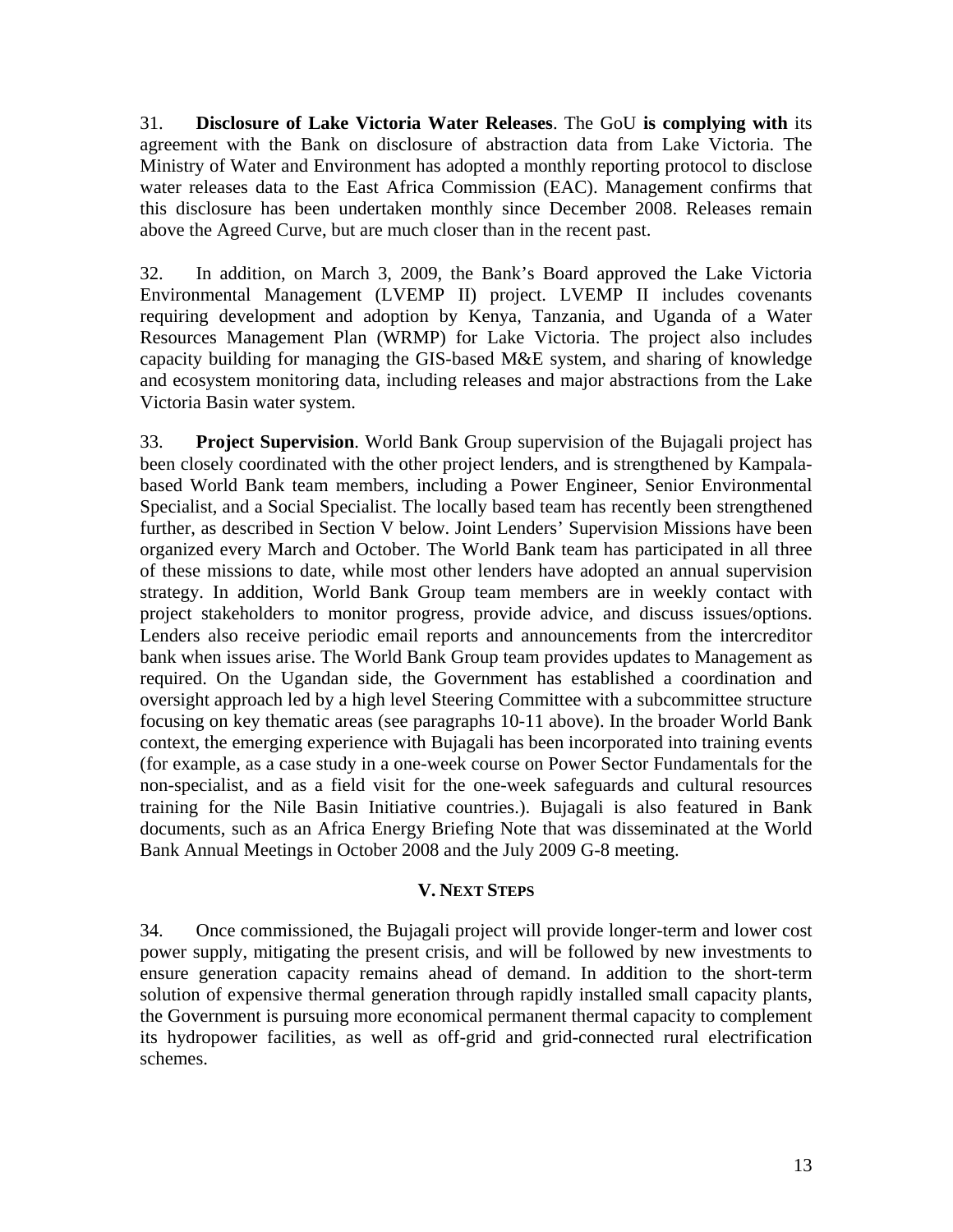35. **Continued Supervision Efforts**. Monitoring of the project's construction progress, up to commissioning, will continue to be comprehensive and information disclosure by BEL will continue. Joint Lenders' Supervision Missions are organized twice a year, with clear monitoring indicators measured for construction and civil works; and environmental and social impacts. These missions are in addition to the existing quarterly monitoring reports, including separate assessments of the quality of implementation of the Social and Environment Action Plan (SEAP). In addition, the Bank's significant field presence along with regular phone and email contact from headquarters based staff allows for continuous supervision of key issues such as T-line compensation. This includes regular interaction with BEL, the GoU, and the AfDB and other lenders, as well as close collaboration within the World Bank Group. Management will continue to field targeted missions on an as needed basis to address emerging issues. The Bank will also continue to assist and encourage completion of related activities promoted by other stakeholders, such as the AFD-funded support for water supply and electricity access to affected villages.

36. **Social Impacts**. The project will continue to enhance implementation of the Assessment of Past Resettlement Activities and Action Plan (APRAP) and CDAP in the following areas: (i) livelihood restoration; (ii) socio-economic information for measuring income and livelihood impacts; (iii) cultural and spiritual aspects; and (iv) vulnerable groups. The socio-economic monitoring database will be greatly enhanced through follow-up surveys that measure income and livelihood changes over time (see paragraph 23 above). Together with the annual independent evaluation of APRAP and CDAP implementation, BEL already has in place qualified staff to do monitoring. An independent evaluation of the CDAP impacts will be undertaken as a follow-up activity to the socio-economic survey. BEL will continue its capacity building programs, especially in the areas of community development and support to vulnerable groups (e.g., HIV/AIDs and health specialist).

37. **Broader Bank Actions**. Beyond Bujagali, the Bank's energy sector team will maintain the dialogue with key stakeholders on sector structure, financial health, access expansion, future investments, regional integration, etc. This includes interaction with the Ministry of Energy and Mineral Development, the Electricity Regulatory Authority, UETCL, the Rural Electrification Agency, UMEME, BEL, Eskom (concessionaire for the Nalubaale/Kiira power station), other government agencies, donors, the private sector, etc. The energy sector team will also continue its support for related Bank-financed investments (e.g., Power Sector Development Operation, Energy for Rural Transformation, etc.), which will help to translate Bujagali power into economic development results on the ground. The team will continue to develop new Banksupported operations, consistent with the Sector Investment Plan currently under development. In doing so, the team seeks to promote the participation of other donors, financiers, etc. and, in particular, to design operations that catalyze such participation. For example, the Bank's Board of Executive Directors recently approved \$75 million of IDA resources for the Energy for Rural Transformation II Project (April 6, 2009). This is being complemented with \$9 million in GEF resources, and may attract another \$35 million or more from sources including the Arab Bank for Economic Development in Africa (BADEA), the Saudi Fund for Development, the Global Partnership for Output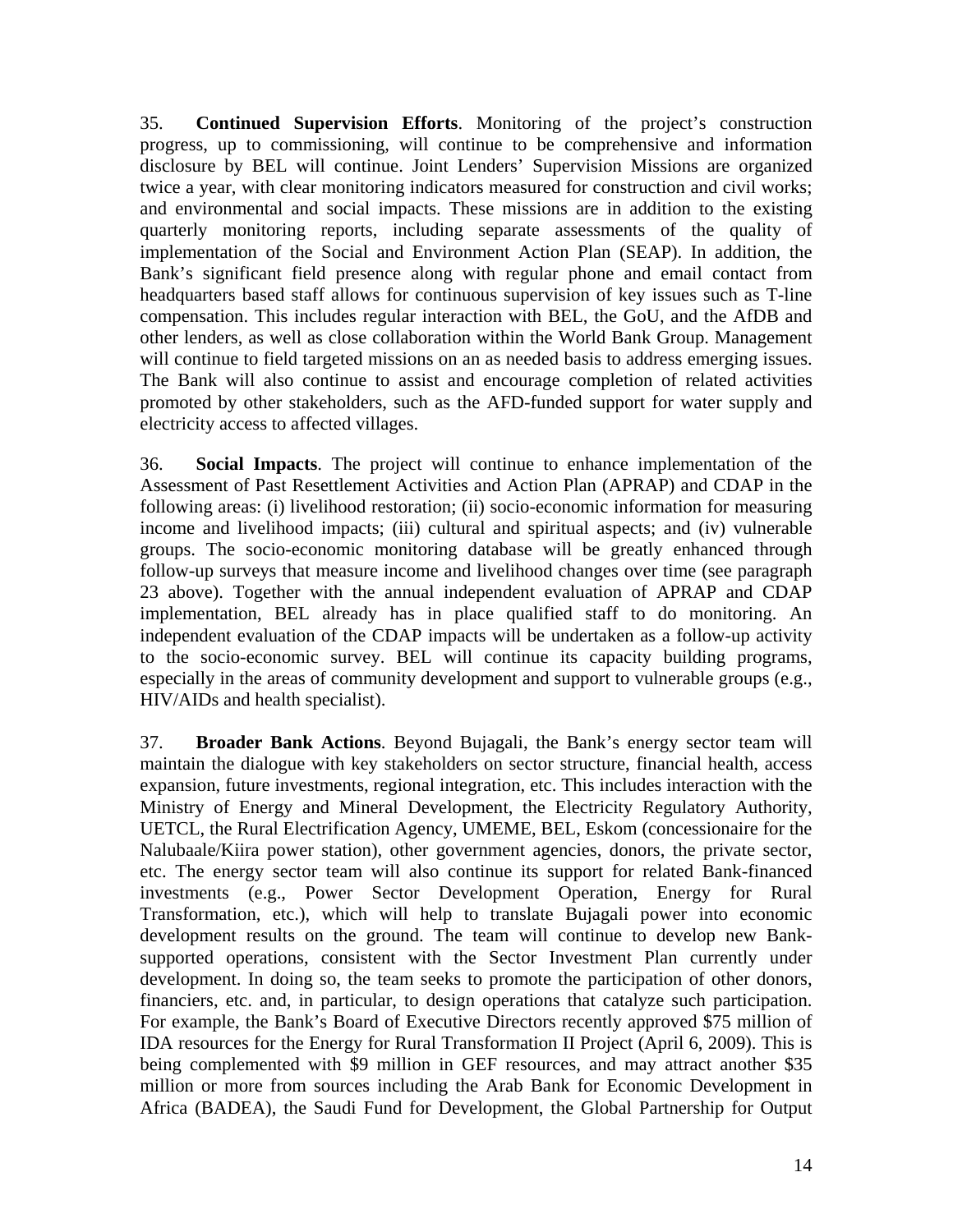Based Aide, the Trust Fund to Support Energy Small and Medium Size Enterprises in Sub-Saharan Africa, and KfW. In the recent past, the energy team has conducted at least four supervision missions annually, and maintains close contacts on a continuous basis through its Kampala based Power Engineer, as well as through regular phone and email contact by Washington based staff.

38. **Enhanced local staffing**. Management is enhancing Kampala-based staffing which should allow an even greater level of supervision going forward. In particular, a Senior Energy Specialist and a Water Resources Advisor, both internationally hired, will be posted to Kampala in FY2010. This new staff will complement the existing Kampala based staff, which already includes a Power Engineer, a Senior Environmental Specialist, and a Senior Social Development Specialist. An internationally hired Senior Water Resources Specialist will also be added to the Bank's Dar es Salaam office who can act as backup if needed. The current Bujagali task team leader will transfer out of Africa to another region, but will be available for cross support as required. For FY10, a dedicated task and incremental budget managed by the Kampala based Senior Environment Specialist has been established to strengthen Bank supervision and follow up on the safeguards issues and Management Action Plan, and to create specific accountability for it.

39. **Future Reporting.** Management will update the Board on MAP progress in twelve month's time.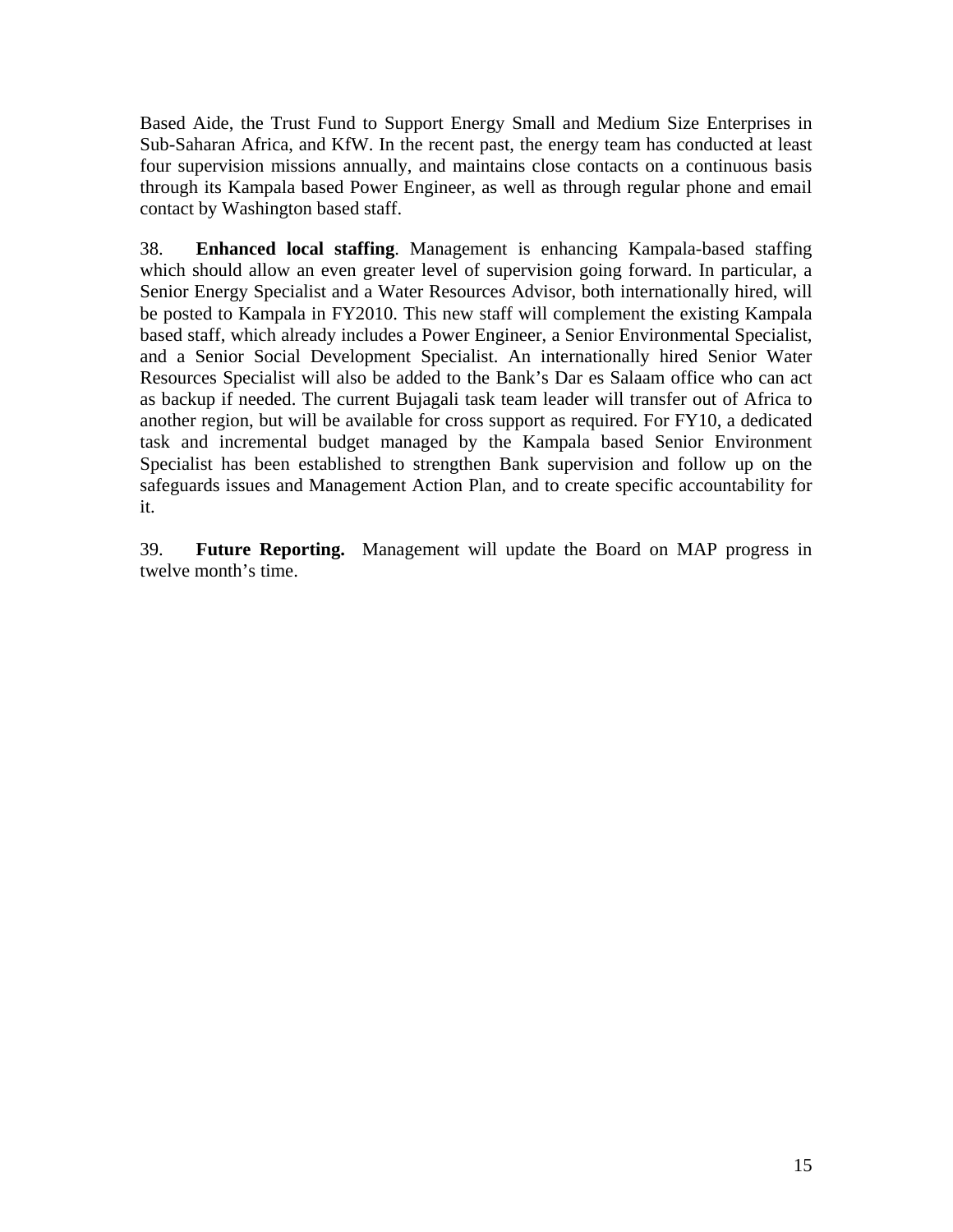

# **Annex 1: Organizational Structure of GoU Coordination & Oversight Uganda Bujagali Hydropower Project**

compliance on environmental and social aspects of the project as well as implementation of the RAPs

Forest Management Plans: (i) Put in place a Sustainable Management Plan for Kalagala Offset; (ii) Ensure that Kalagala Offset Alternative Investment Program is updated and implemented; and (iii) Ensure that Forest Management Plan for the Mabira and Kalagala Forest Reserve is updated and implemented

communication related to the project as well as legal compliance with various contracts and agreements; oversees work done by Pictures Africa, which is implementing the Bujagali Communications Strategy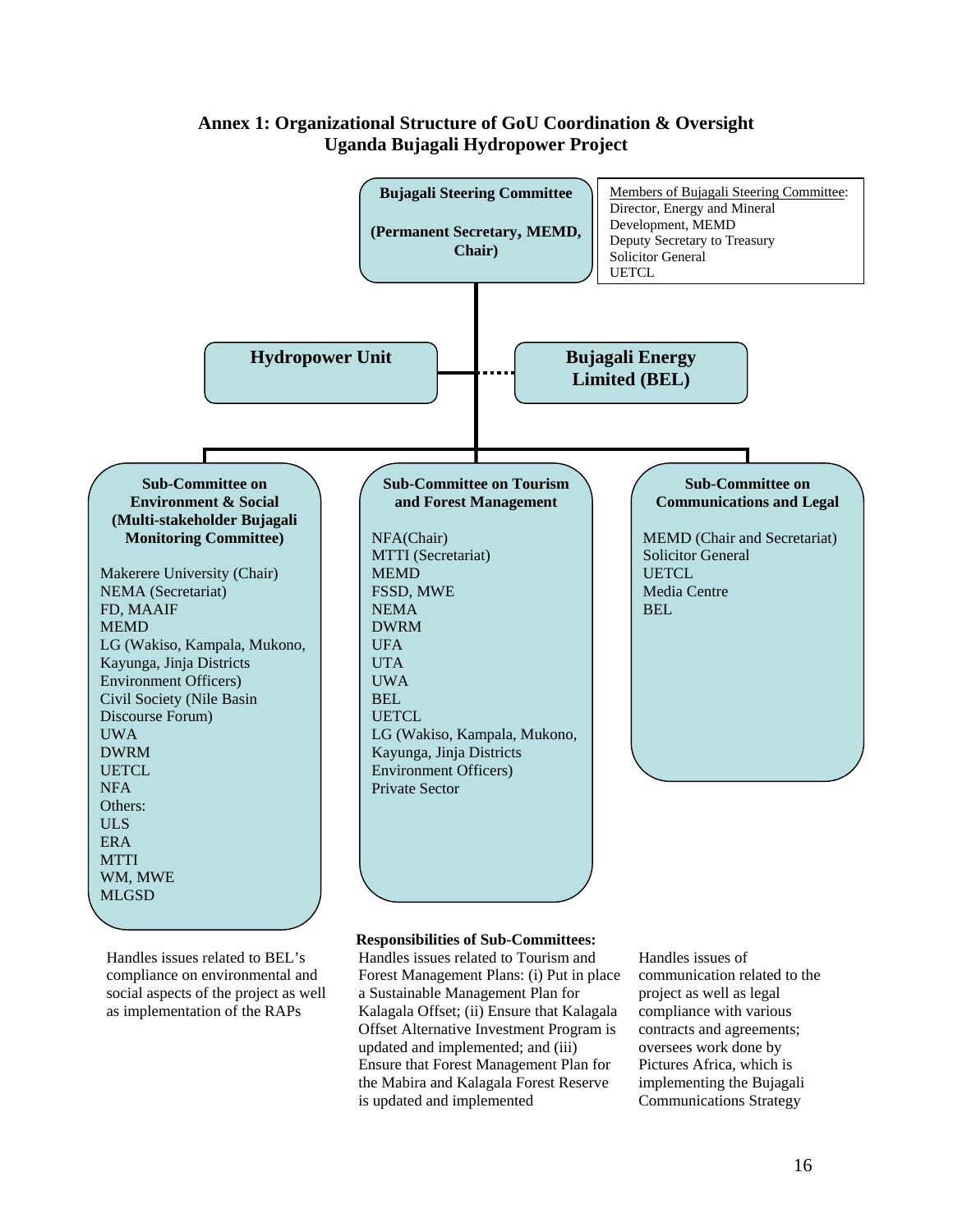#### **Multi-stakeholder Bujagali Monitoring Committee:**

The mandate of this committee is three-fold: (i) monitor and evaluate the compliance of the project in line with NEMA approval conditions; (ii) identify and investigate any other unanticipated concerns or negative impacts that might emerge, highlighting and documenting positive results and aspects of the development; and (iii) address inquiries, concerns, or criticisms that might arise in the course of project implementation.

The roles and responsibilities of the committee include:

- o Advise the Bujagali Steering Committee on overall compliance of the Bujagali project in line with government regulatory policies and regulations of the project
- o Advise on strategies to address potential and emerging environmental and social issues relating to the project
- o Oversee the effective implementation of the mitigation measures outlined by NEMA in its approval conditions for the development
- o Institute, in consultation with NEMA, independent surveys, studies and reviews on certain aspects of concern regarding the Bujagali project
- o Advise on appropriate interventions to address emerging issues with regard to the development as may be revealed through studies, reviews, or public comments or notifications
- o Package, in liaison with the Bujagali Steering Committee, and provide information for dissemination to the public and the stakeholders with regard to the progress of the project and its impacts.

### **Legend:**

| $BEL -$             | Bujagali Energy Limited                                                      |  |
|---------------------|------------------------------------------------------------------------------|--|
| Civil Society -     | represented by Nile Basin Discourse Forum                                    |  |
| $DWRM -$            | Directorate of Water Resources Management                                    |  |
| $ERA -$             | <b>Electricity Regulatory Authority</b>                                      |  |
| FD, MAAIF-          | Fisheries Department, Ministry of Agriculture, Animal Industry and Fisheries |  |
| FSSD, MWE-          | Forest Sector Support Department, Ministry of Water and Environment          |  |
| $LG-$               | Local Governments (District Level) – Wakiso, Kampala, Mukono, Kayunga,       |  |
|                     | and Jinja Districts                                                          |  |
| Makerere University | Department of Civil Engineering, Faculty of Technology                       |  |
| MEMD –              | Ministry of Energy and Mineral Development                                   |  |
| MLGSD-              | Ministry of Labour, Gender and Social Development                            |  |
| $MTTI-$             | Ministry of Tourism, Trade and Industry                                      |  |
| NEMA –              | National Environment Management Authority                                    |  |
| $NFA -$             | <b>National Forest Authority</b>                                             |  |
| UEGCL-              | <b>Uganda Electricity Generation Company Limited</b>                         |  |
| UETCL-              | <b>Uganda Electricity Transmission Company Limited</b>                       |  |
| $UFA-$              | <b>Uganda Forest Association</b>                                             |  |
| $ULS -$             | <b>Uganda Law Society</b>                                                    |  |
| $UTA -$             | <b>Uganda Tourism Association</b>                                            |  |
| $UWA -$             | Uganda Wildlife Authority                                                    |  |
| $WM$ , $MWE -$      | Wetlands Management Department, Ministry of Water and Environment            |  |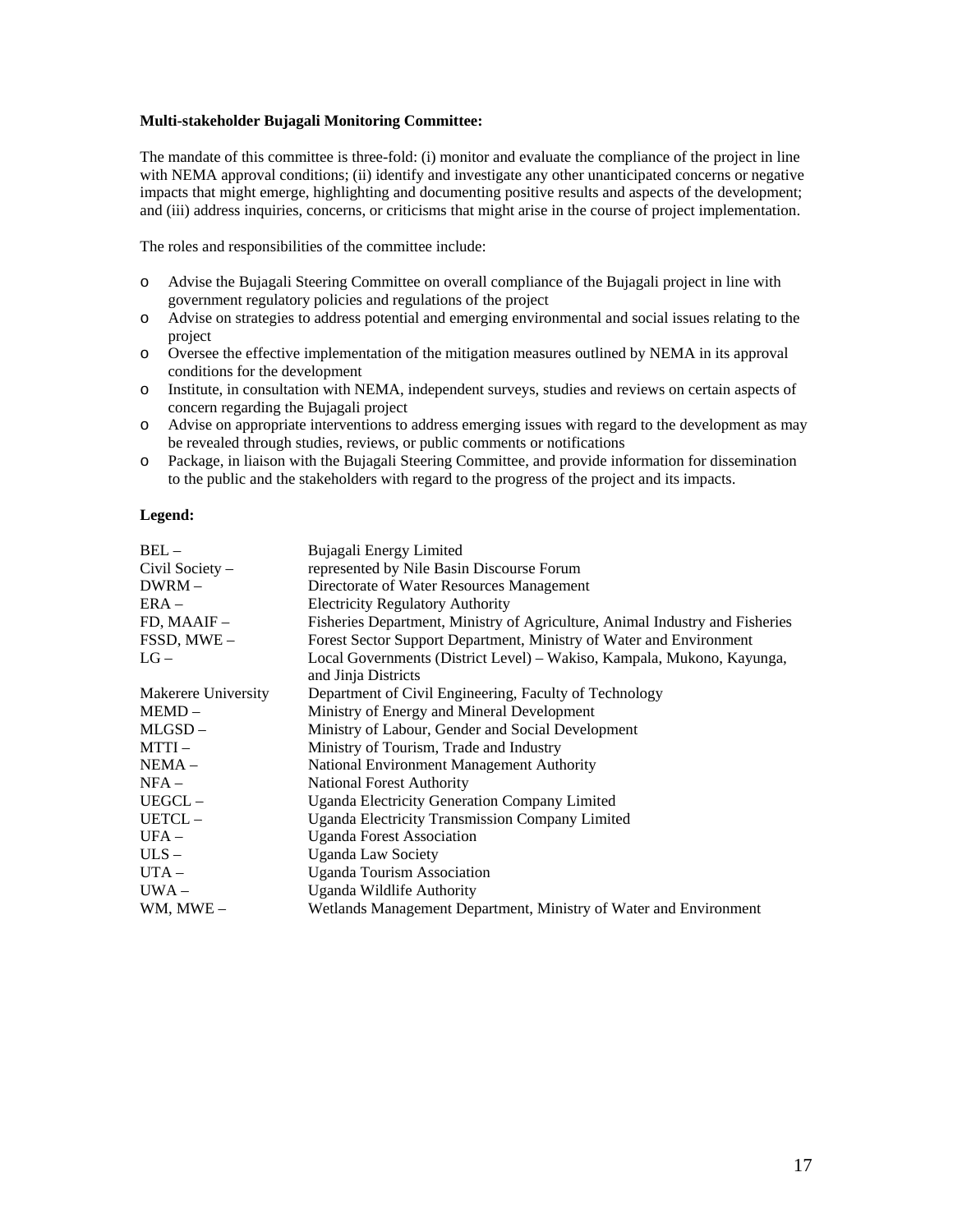**Annex 2 – CHEC Cover Letter, Bank Management Response, NFA Response**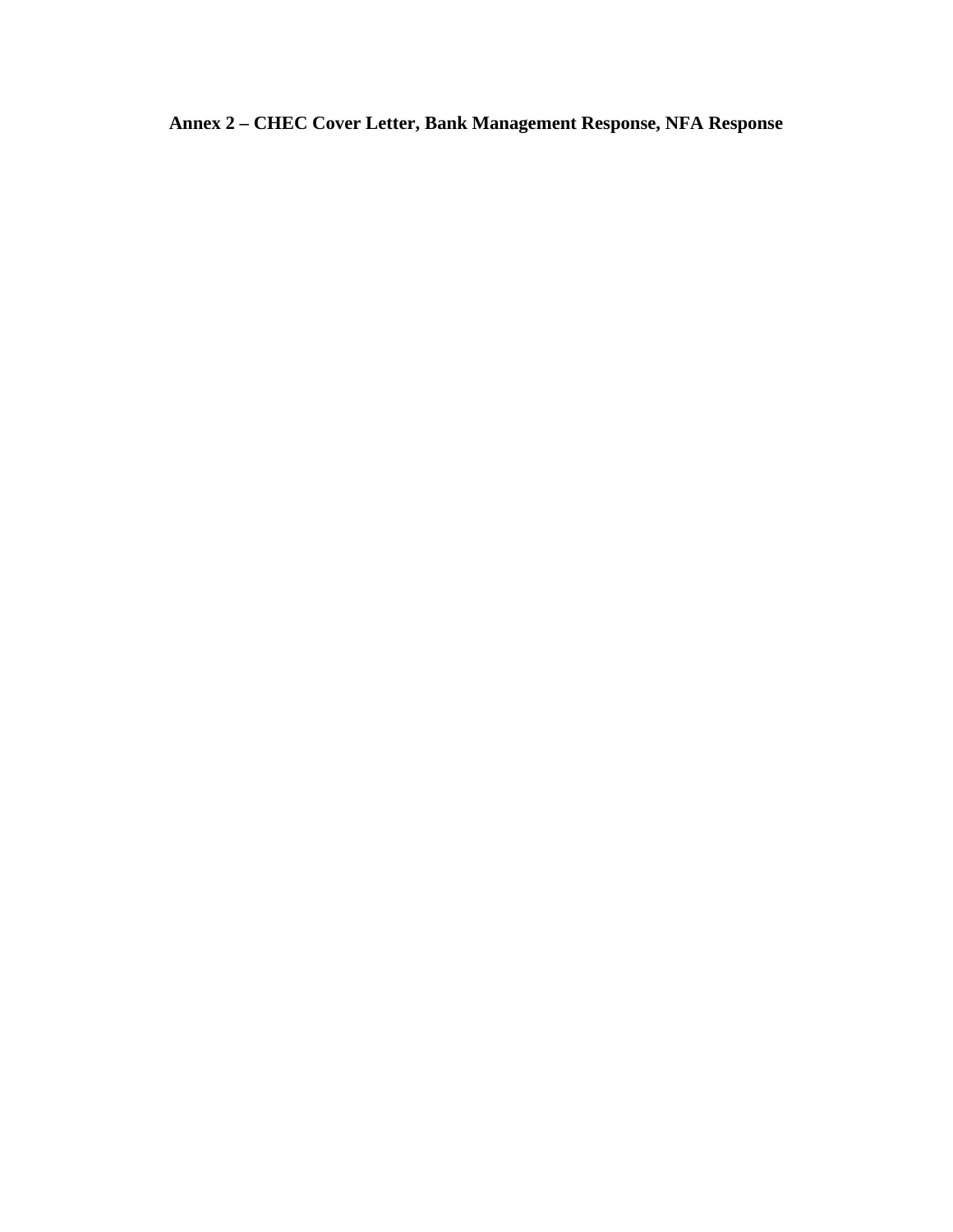|                                                                                           | SCANNED FILE COPY<br>$14.2009$ $180x$ No. $725$     |
|-------------------------------------------------------------------------------------------|-----------------------------------------------------|
|                                                                                           | Filino, apbaltename or # (Lo/G) GR TF ESW Co/Bs Adm |
|                                                                                           | POSGES                                              |
|                                                                                           |                                                     |
|                                                                                           |                                                     |
| INDEPENDENT REQUEST FOR INTERVENTION                                                      |                                                     |
|                                                                                           |                                                     |
| <b>CULTURAL HERITAGE EXCHANGE CENTRE (CHEC)'S MANAGEMENT</b>                              |                                                     |
| REPORT AND REQUEST FOR INTERVENTION IN RESPONSE TO THE<br>PROPOSED KALAGALA-OFFSET-UGANDA |                                                     |
|                                                                                           |                                                     |
|                                                                                           |                                                     |
| PRIVATE POWER GENERATION (BUJAGALI) PROJECT                                               |                                                     |
| (IDA GUARANTEE NO. B0130-UG)                                                              |                                                     |
| <b>CHEC-CLAIM ON CULTURAL PROPERTY MANAGEMENT AT</b><br><b>KALAGALA</b>                   |                                                     |
| <b>INDEPENDENT FINDINGS &amp; RECOMMENDATIONS</b>                                         |                                                     |
|                                                                                           |                                                     |
| May 29, 2009<br><b>Distribution:</b>                                                      |                                                     |
| <b>Chairperson Inspection Panel-Werner Kiene</b>                                          |                                                     |
| World Bank Country Manager, Uganda-Kundhavi Kadiresan                                     |                                                     |
| World Bank Country Director, Uganda - John Murray McIntire, Dar es Salaam                 |                                                     |
| Tatianna Tassoni - WorldBank                                                              |                                                     |
| Director Compliance Review and Mediation Unit - Per Eldar Sovik                           |                                                     |
| President Africa Development Bank - Dr. Donald Kaberuka                                   | WORLDWAR                                            |
|                                                                                           | $7\frac{1}{2}$ 29 MAY 2009                          |
|                                                                                           | RESERTED                                            |

 $\sigma$  , if  $\Delta t$  is a set of  $\Delta t$  is  $\Delta t$  , and  $\sigma$  are approximate set of set of  $\Delta t$  , and  $\sigma$ 

 $\sim 10^7$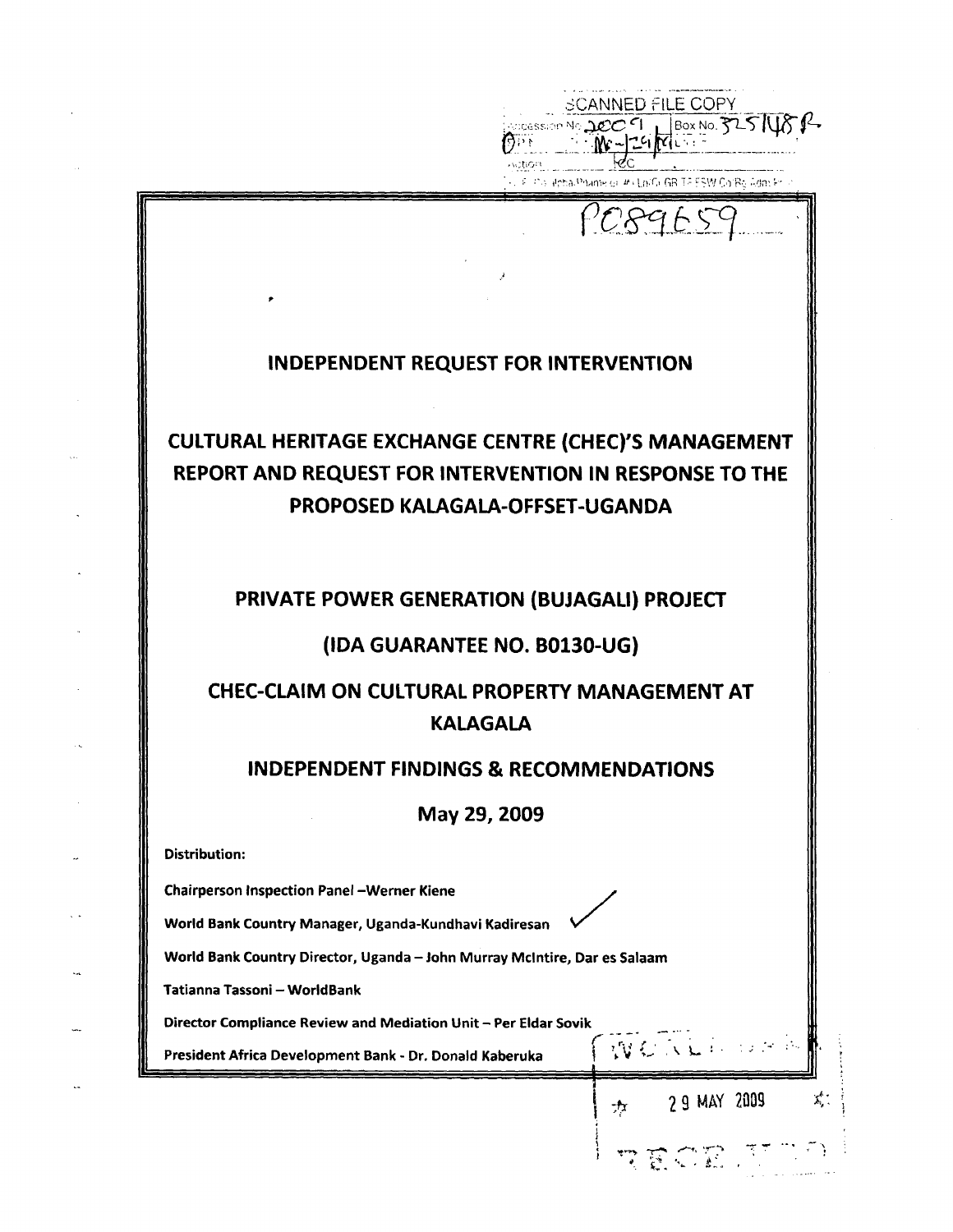



The Heritage Advocates

**CHEC REQUEST CHEC/WB/ADB 01** 

May 29, 2009

REQUEST FOR INTERVENTION IN THE CULTURAL PROPERTY MANAGEMENT UNDER KALAGALA-OFFSET STATEGIC MANAGEMENT PLAN FOR THE PROPOSED PRIVATE POWER GENERATION (BUJGALI) PROJECT (Guarantee No. B0130-UG)-UGANDA

The request is being forwarded by the independent requester Cultural Heritage Exchange Centre [CHEC], a registered Cultural Heritage Oriented Non- Governmental Organization (NGO) working in Uganda at Kalagala Falls Central Forest Reserve Cultural sites since 1993.

#### **BACKGROUND TO CHEC (THE REQUESTER)**

CHEC was formerly registered under the Uganda Laws Cap. Act 189, of Uganda by the year 1998 with the national NGO board (Uganda).

CHEC central objective is promoting positive societal cultures and practices for cultural environment conservation and sustainable development. CHEC has since been working in the districts of Kayunga, Mukono, Jinja, Kabarole and Kampala of Uganda, and at Kalagala in particular. CHEC is currently finalizing launching the Proposed Plan for integrated Management options for the conservation if Cultural Heritage Exchange in Uganda (prepared in 2004-2011).

## THE CLAIM-KALAGALA FALLS CENTRAL FOREST RESERVE-CULTURAL SITE.

The Board of Directors [CHEC-Board] authorized the Executive Director on May 06 2005 to lodge a claim and petition to the National Forestry Authority (NFA) on the Cultural Sites at Kalagala in regard to the proposed Bid to run Private Tourism Development at Kalagala and Itanda. Management thus, conducted an investigation on the Matters relating to the Bids and Bid process in regard to the cultural site and Cultural Property Management at Kalagala according to the Grand plan 2001-Kalagala-Itanda Offset government plan.

Pursuant to CHEC's objectives and guarantees for user rights of the cultural site, several issues were unearthed and submitted to relevant authorities of government (GoU) i.e. line ministries and agencies but no due diligence has been done. CHEC continues to protest since the complaint has been blatantly disregarded and rendered irrelevant despite the findings indicating gaps and irregularities that surrounded the Bids and Bid Processes.

Please be advised that according to the attached report (Background) and the Proposed Private Power Project, the Kalagala Offset- Strategic Management Plan has been delayed, derailed and mispresented by the Authority (NFA) and relevant stakeholders despite the CHEC's findings in their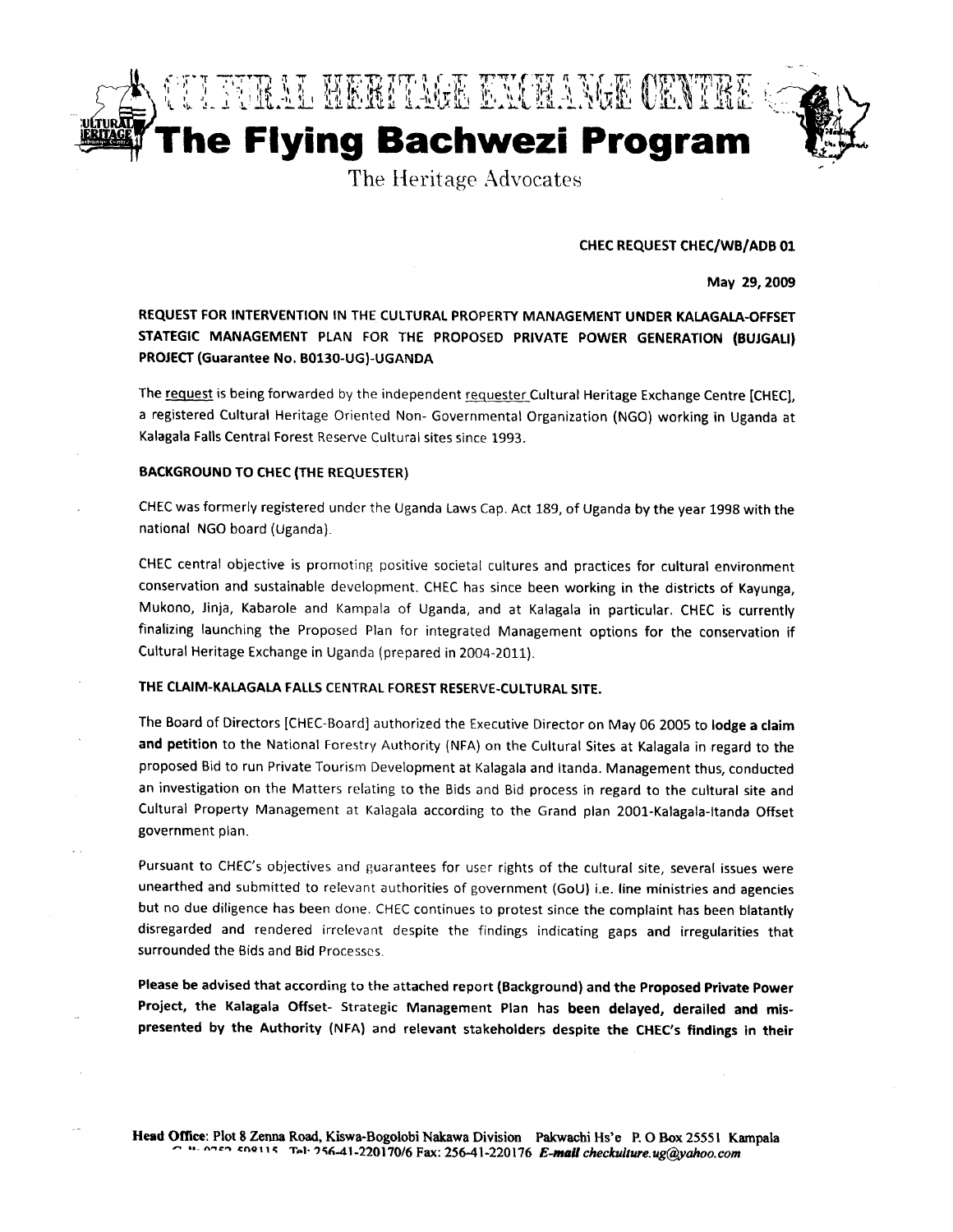possession. This act of disregard of complaint is likely to jeopardize the objective of the "Kalagala Offset" contrary to provisions of OP4.01 and OP4.04 on Natural Habitats and Mitigation measures and other relevant Procedures by the developers, financiers and beneficiaries of the power project with deleterious consequences.

CHEC Management submits the independent request for intervention to the Banks management in regard to Kalagala Offset through a report indicating its findings to the complaints and recommendations in response to such findings. CHEC management seeks to recommend that your institution(s) prevail upon the government of Uganda and relevant stakeholders to streamline the issues in this request for sustainable benefits and successful project.

We sincerely hope that our complaints, Report and findings will be of great value to all Project Stakeholders and to the CHEC.

by box 29 may 2009 Darius Kabona

**EXECUTIVE DIRECTOR-CHEC** 

 $\sim$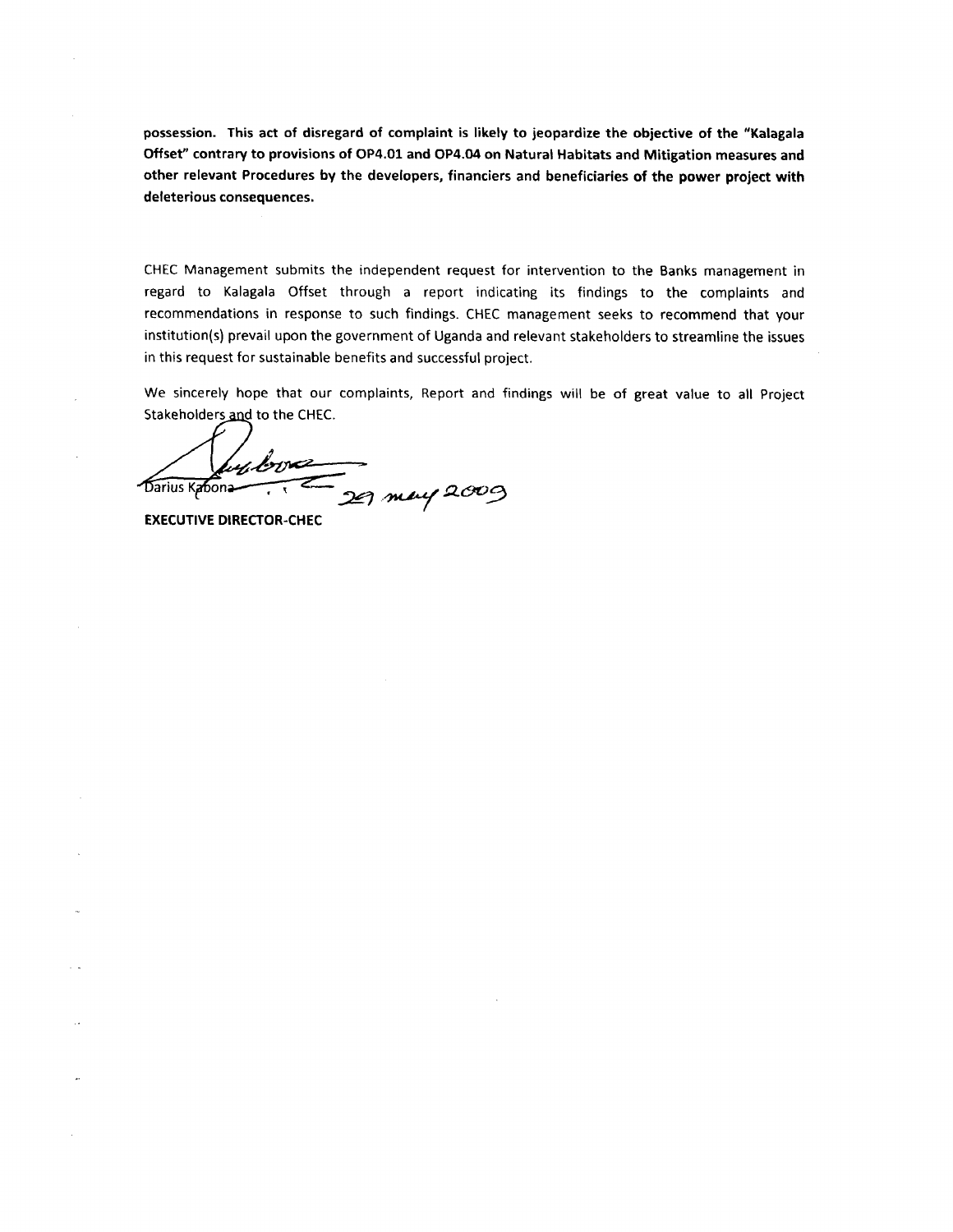**The World Bank** 

INTERNATIONAL BANK FOR RECONSTRUCTION AND DEVELOPMENT INTERNATIONAL DEVELOPMENT ASSOCIATION

Plot 1. Lumumba Avenue Rwenzori House Kampala, Uganda

(256-41) 4230 094 Tel<sup>.</sup> Fax:  $(256-41)$  4230 092

June 15, 2009

Mr. Darius Kabona **Executive Director CHEC** P.O. Box 25551 Kampala Uganda

Dear Mr. Kabona,

## Re: May 29, 2009 Independent Request for Intervention, Kalagala Offset

We acknowledge receipt of your May 29, 2009 Independent Request for Intervention on behalf of the Cultural Heritage Exchange Centre (CHEC) with respect to the Kalagala Offset. Your request echoes a similar request submitted by you in May 2008. This letter constitutes World Bank Management's response to both requests. Please note that the other recipients of your May 2009 request, at the World Bank Inspection Panel and the African Development Bank, may also respond separately.

We note in your requests as well as the May 31, 2009 follow-up meeting with World Bank staff, the specific assertions regarding CHEC's prior claim on a portion of the Kalagala site as well as assertions of irregularities in NFA's bidding process for Kalagala tourism development. We respectfully suggest that claims such as these would be best handled by the Ugandan legal system or other review and appeal processes established in Uganda.

In addition, we note your concerns regarding the preparation process for the Kalagala Offset Sustainable Management Plan (SMP). We have forwarded your request to the relevant Ugandan agencies and requested how the views presented therein were considered, together with views of other stakeholders, in the planning for the Kalagala Falls Offset management. We also strongly urge you to fully participate in the ongoing consultation process, including the on-site consultation such as the one scheduled for Wednesday June 10, 2009, and others, to which, we are informed, CHEC was invited. The multi-stakeholder SMP process is specifically intended to elicit views from all stakeholder groups in the preparation of a viable management plan which sets aside the Kalagala Falls site exclusively to protect its natural habitat and environmental and spiritual values in conformity with sound social and environmental standards acceptable to the World Bank.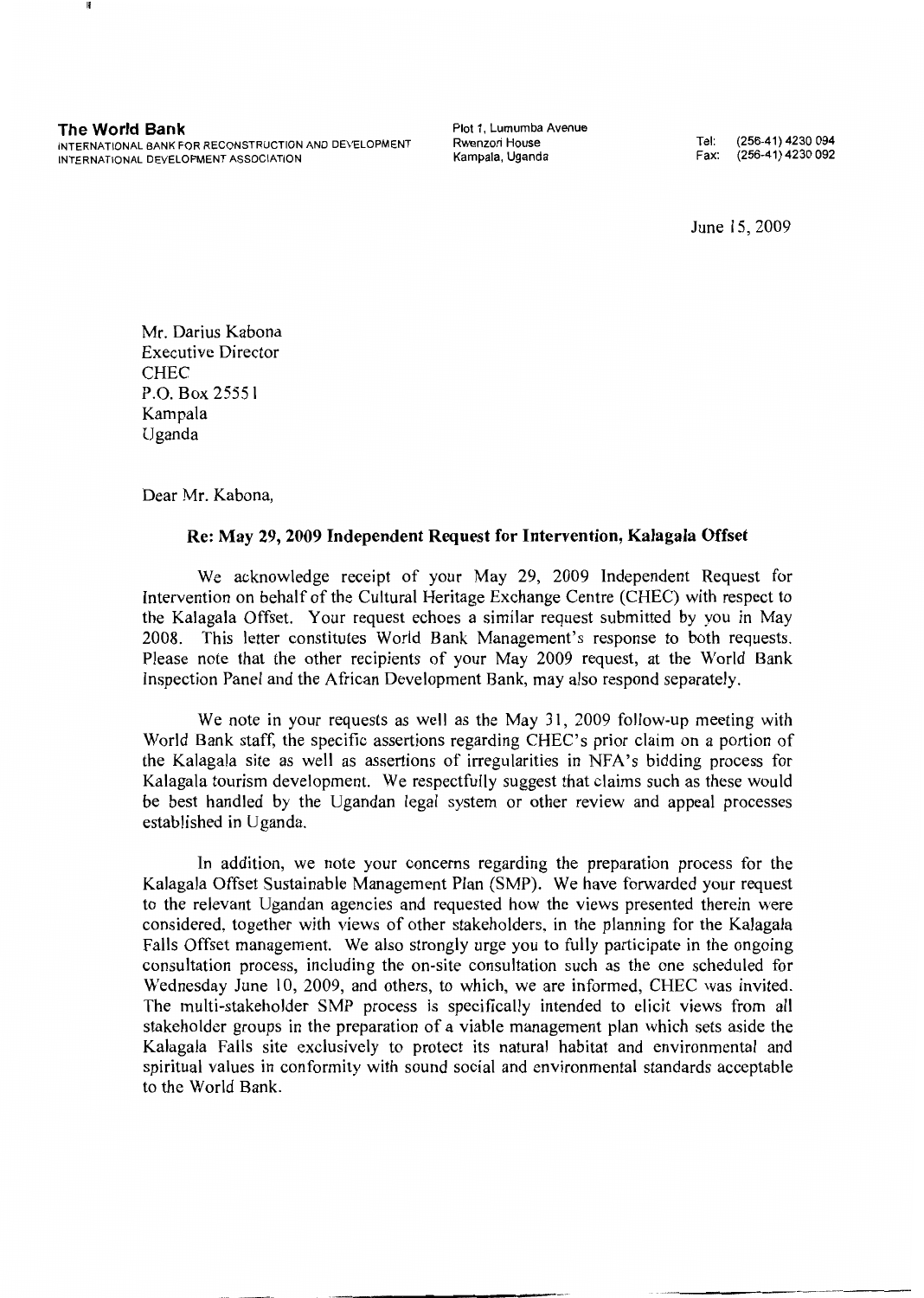## Mr. D. Kabona, CHEC

₩

We expect that the mechanisms described above which are already in place in Uganda will adequately address the concerns you have raised. If this is not the case, please do inform us either by return letter, or through the Bank's Kampala office.

Sincerely,

 $\sim$  12

John Murray McIntire<br>Country Director for Tanzania, Uganda and Burundi<br>Africa Region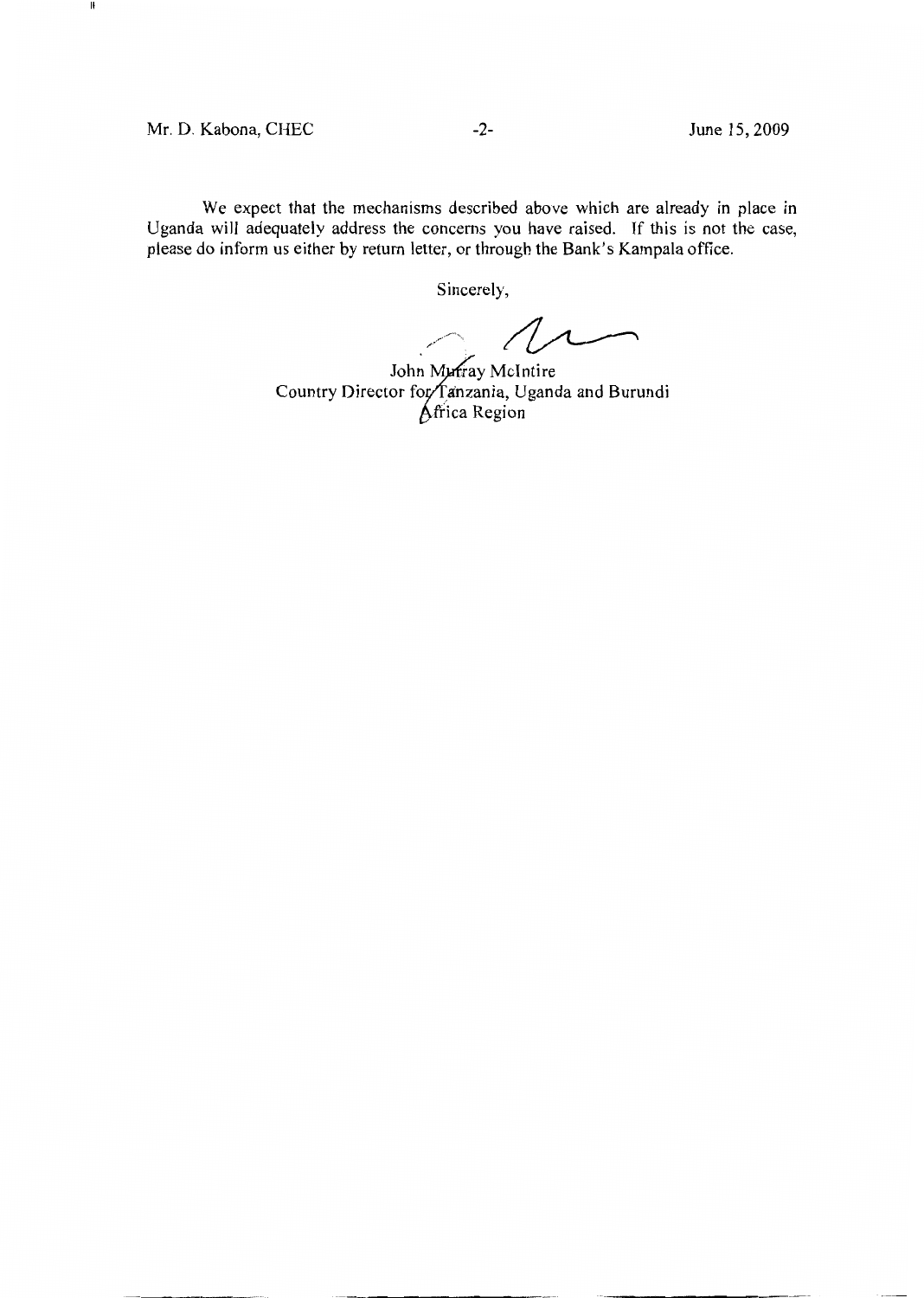Mr. D. Kabona, CHEC

H.

Bcc: W. Kiene, T. Tassoni (IPN); K. Kadiresan (AFMUG); K. Funk (AFTZ); M. Fodor, M. Cosgrove-Davies (AFTEN); C. Di Leva (LEGEN); M. Bitekerezo (AFTCS).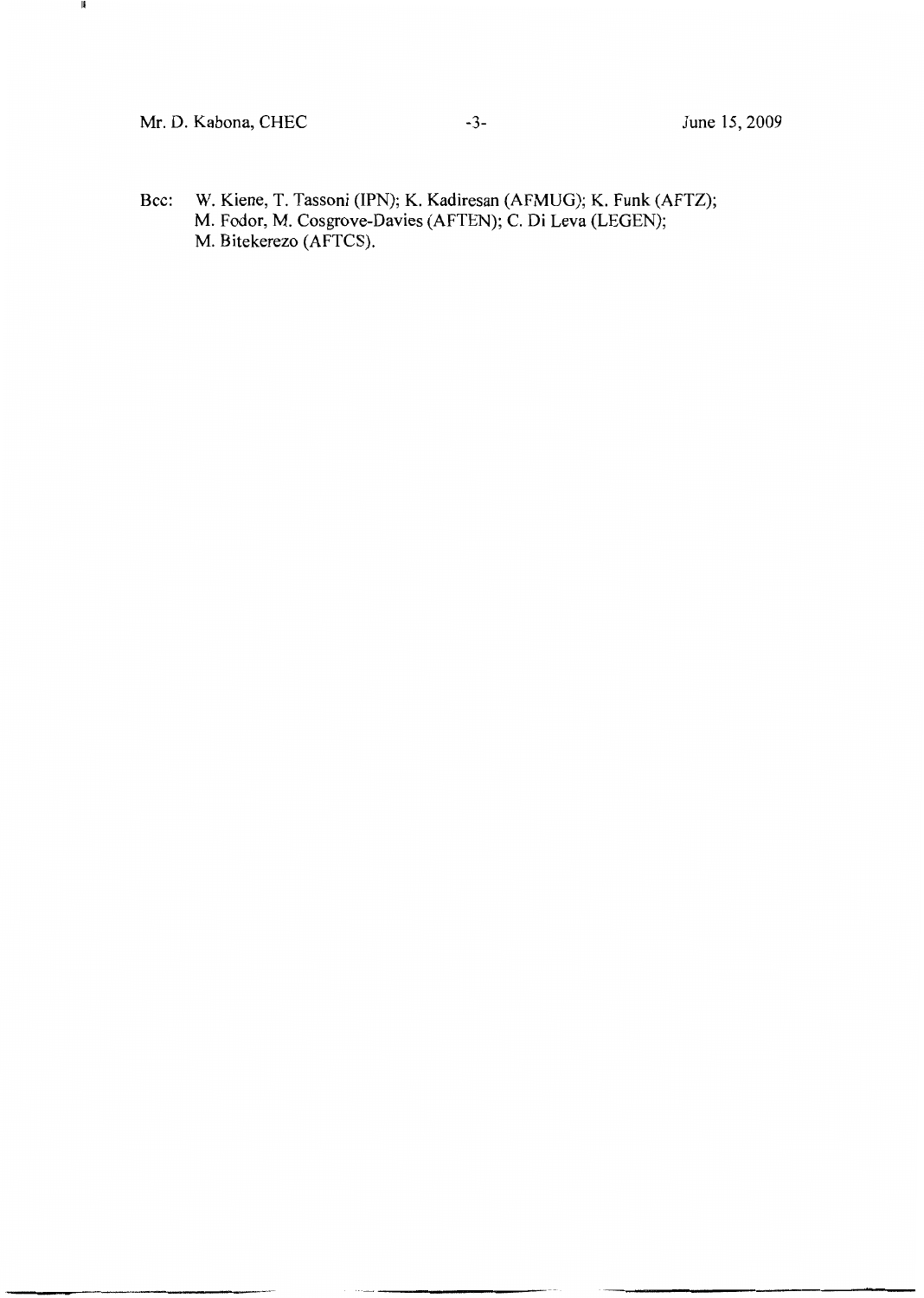

NFA/N/14.6/09 26<sup>th</sup> June 2009

Hon. Maria Mutagamba<br>Minister of Water and Environment Kampala

| NFA/N/14.6/09<br>$26th$ June 2009                         | <b>SCANNELL FILE COPY</b>                                                                                                                                                                                                                                                                      |  |
|-----------------------------------------------------------|------------------------------------------------------------------------------------------------------------------------------------------------------------------------------------------------------------------------------------------------------------------------------------------------|--|
|                                                           | $C_{\text{F}}$ = $\frac{1}{2}$ (1) $\frac{1}{2}$ (1) $\frac{1}{2}$ (1) $\frac{1}{2}$ (1) $\frac{1}{2}$ (1) $\frac{1}{2}$ (1) $\frac{1}{2}$ (1) $\frac{1}{2}$ (1) $\frac{1}{2}$ (1) $\frac{1}{2}$ (1) $\frac{1}{2}$ (2) $\frac{1}{2}$ (2) $\frac{1}{2}$ (3) $\frac{1}{2}$ (1) $\frac{1}{2}$ (3) |  |
| Hon. Maria Mutagamba<br>Minister of Water and Environment | 7 AC TEST<br>of a city of Higher Polame of #11 n/Pr GB TF FSM Co Bd Gon Art                                                                                                                                                                                                                    |  |

Dear Honorable Minister.

uskalagala snip

RE: KALAGALA FALLS TOURISM DEVELOMENT<br>The National Forestry Authority (NFA) presents its compliments to you and wishes to refer The National Forestry Authority (NFA) presents its compliments to you and wishes to refe<br>the letter dated 18<sup>th</sup> June, 2009 from The World Bank Country Director addressed to you

- copied to me among others.<br>
In the letter, The Country Director says that there were shortcomings in the developmen<br>
Kalagala Offset and expressed the desire to have a review of a report from Cultural Herit<br>
Exchange Cente
	- for which Government may pay heavily in terms of damages in case of being sued.<br>2- Within this licensed area, is said to be a cultural site hosting worship rocks a<br>ceremonial fig tree. The management of this cultural site conditions. Immediately NFA entered into a license agreement with Adrift U Ltd, CHEC resurfaced with fresh claims of 3 Hectares at Kalagala. NFA therefore has no contractual obligations with CHEC. NFA however has a respons

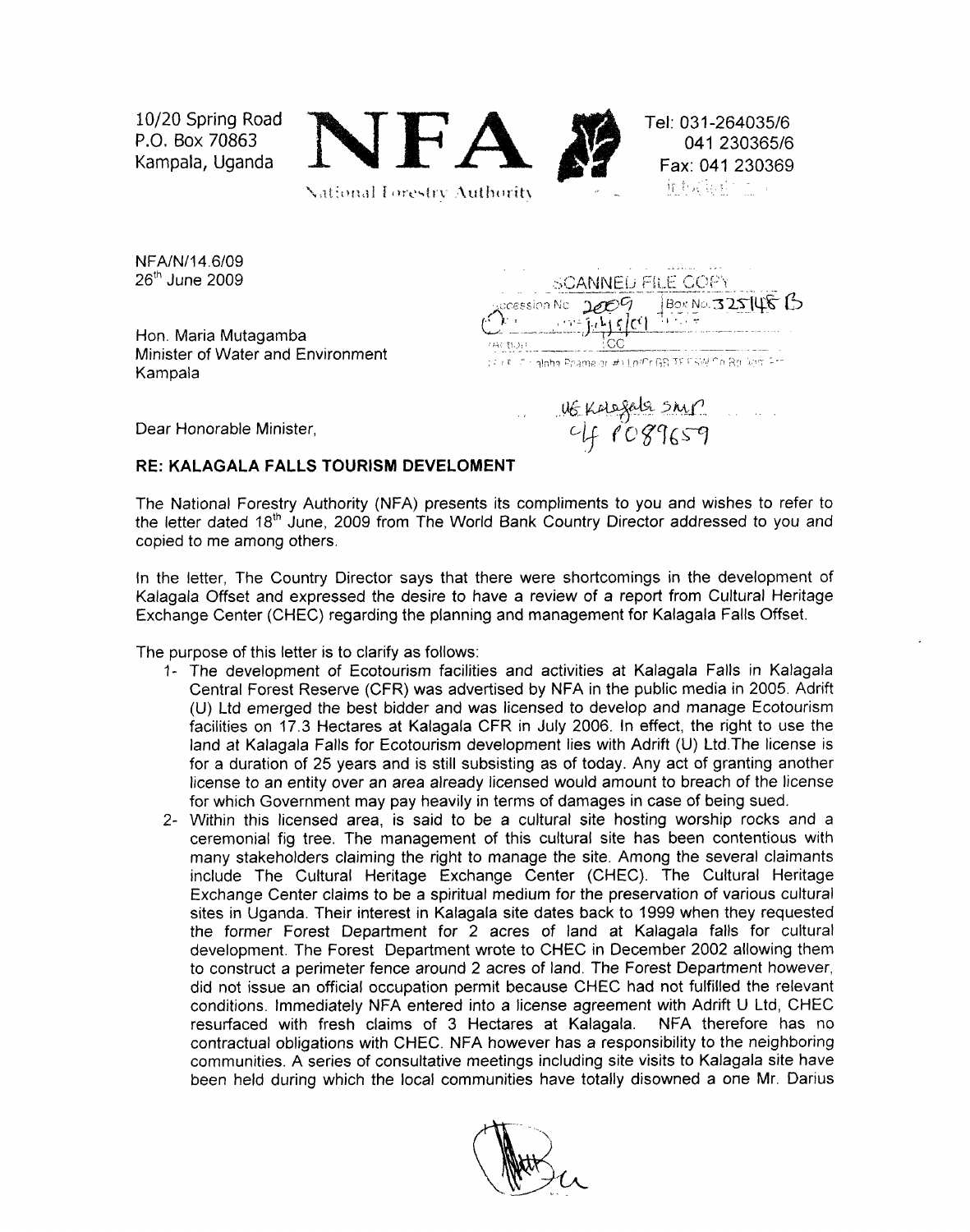Kabona who claims to be the Director of CHEC. The local communities have said that Mr. Darius Kabona seems to have a one man NGO and are not aware of any other members. In fact no other person has ever accompanied him to a

- 3- Another claimant for the site is the Buganda Kingdom through the association of the Royal Princes and Princesses code named "Balangira Bambejja Twezimbe Cooperative Society (BABATWA)". They claim that Kalagala Falls i This King is said to have initiated cultural activities which are still cherished at the stoday. For example, in August 2006 the current reigning King of Buganda, Kabaka Ronald Muwenda Mutebi performed cultural activities today. For example, in August 2006 the current reigning King of Buganda, Kabaka submitted a proposal to NFA reclaiming the site and expressing desire to regain and preserve the cultural site with its regalia and symbols.
- Ronald Muwenda Mutebi performed cultural activities at the site. This association has<br>submitted a proposal to NFA reclaiming the site and expressing desire to regain and<br>preserve the cultural site with its regalia and symb
- fully involved and fully enthusiastic about the proposed project undertaking by Adrift<br>
5- Ite process of preparing a Sustainable Management Plan (SMP) for the Kalagala Of<br>
is ongoing. The process is being spearheaded by I
- Lead Agencies as well as value proposition, sustainability, cost effectivenes<br>identity.<br>6- In the meantime, an Environmental Impact Assessment (EIA) of the pro<br>establishment of Kalagala Falls Tented Camp by Adrift (U) Lt